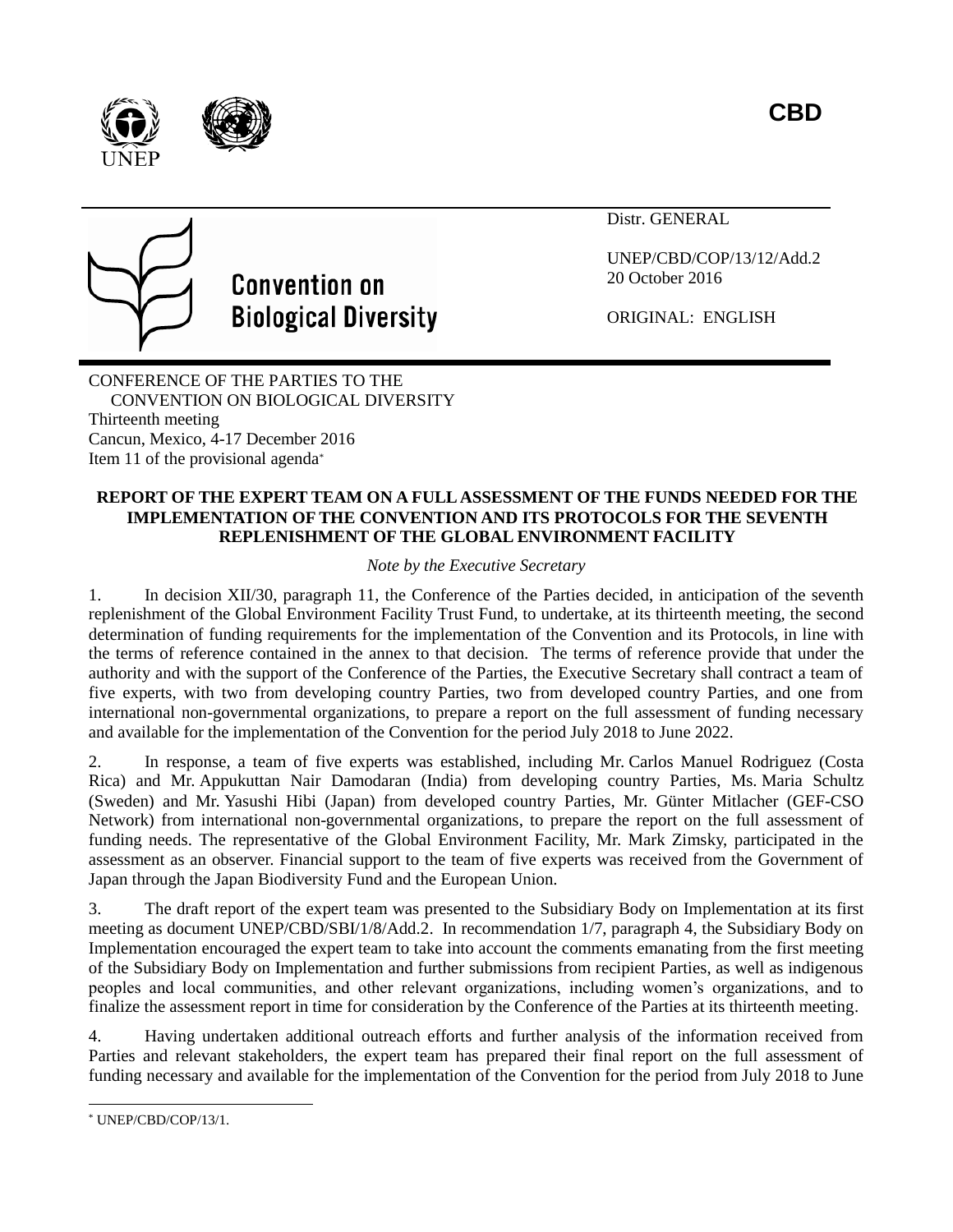2022. The draft final report has been reviewed by the Global Environment Facility and the Executive Secretary as specified in the terms of reference.

5. In the light of the above, the Executive Secretary is circulating herewith, in the format received, the executive summary of the report of the expert team for the consideration of the Conference of the Parties. The full report is made available as information document UNEP/CBD/COP/13/INF/16.

6. In accordance with paragraph 9 of the terms of reference the Conference of the Parties, at its thirteenth meeting, will take a decision on the assessment of the amount of funds that are necessary for the implementation of the Convention and its Protocols for the seventh replenishment period of the Trust Fund of the Global Environment Facility, and communicate the results to the Global Environment Facility accordingly.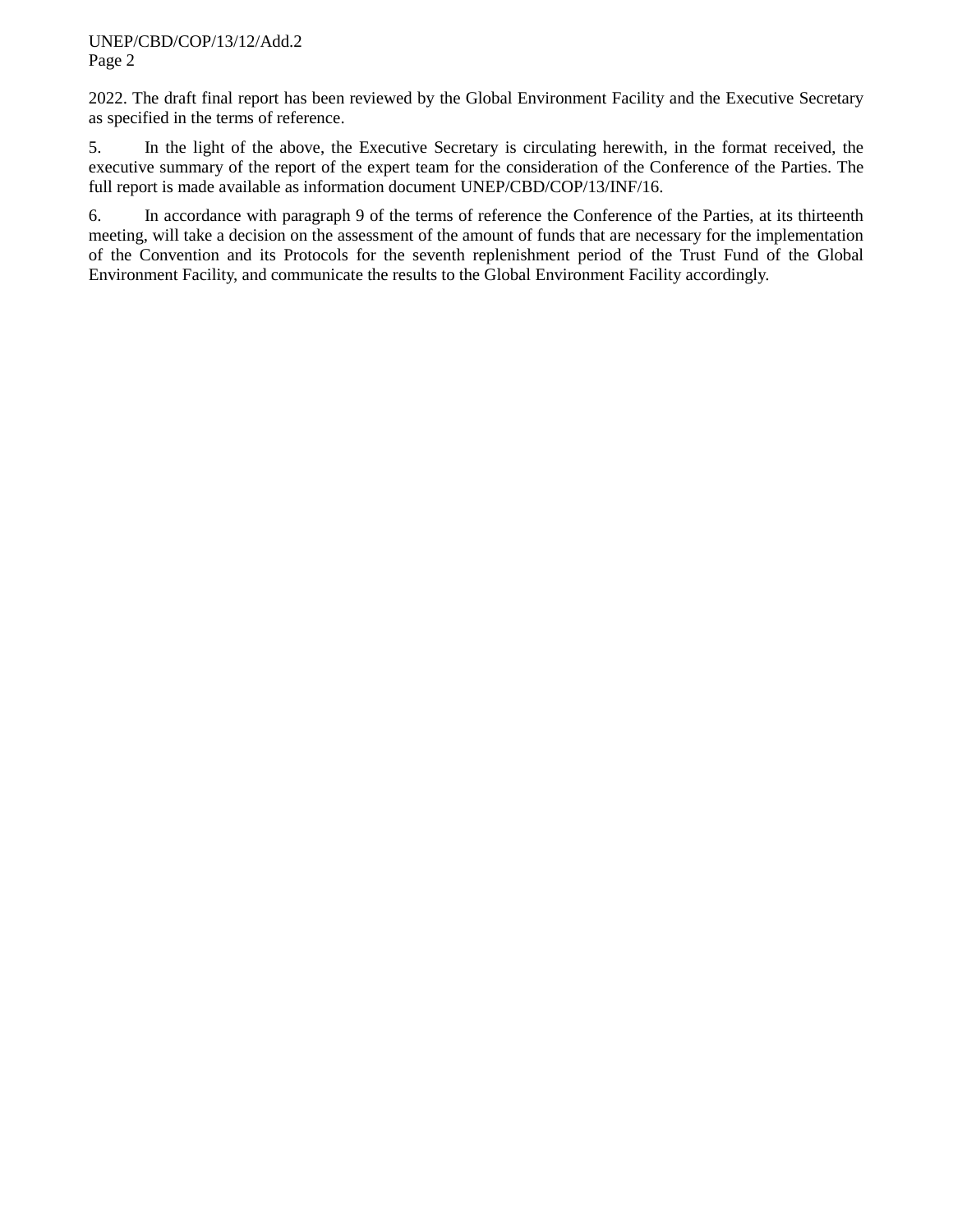

**Convention on Biological Diversity** 

## **FULL ASSESSMENT OF THE AMOUNT OF FUNDS NEEDED FOR THE IMPLEMENTATION OF THE CONVENTION AND ITS PROTOCOLS FOR THE SEVENTH REPLENISHMENT PERIOD OF THE TRUST FUND OF THE GLOBAL ENVIRONMENT FACILITY**

## **An Assessment by the CBD Expert Team Members 18 October 2016**

| <b>Representing Developing countries</b> | <b>Representing Developed countries</b> |  |  |  |
|------------------------------------------|-----------------------------------------|--|--|--|
| Mr. Carlos Manuel Rodriguez (Costa Rica) | Ms. Maria Schultz (Sweden)              |  |  |  |
| Mr. Appukuttan Nair Damodaran (India)    | Mr. Yasushi Hibi (Japan)                |  |  |  |
| <b>Representing International NGOs:</b>  |                                         |  |  |  |
| Günter Mitlacher (GEF CSO Network)       |                                         |  |  |  |

## **EXECUTIVE SUMMARY FOR COP-13**

## **I. MANDATE AND METHODOLOGY OF THE FUNDING NEEDS ASSESSMENT**

1. The Conference of the Parties at its Twelfth Meeting (COP-12) decided, *in anticipation of the seventh replenishment of the Global Environment Facility Trust Fund, to undertake, at its thirteenth meeting, the second determination of funding requirements for the implementation of the Convention and its Protocols*† *,* and adopted terms of reference (ToR) for the Expert Team to undertake the funding needs assessment of the funding needs [\(UNEP/CBD/COP/DEC/XII/30,](https://www.cbd.int/doc/decisions/cop-12/cop-12-dec-30-en.pdf) paragraph 11 and Annex). The assessment took into account the three **objectives of the Convention**, Strategic Plan for Biodiversity 2011-2020 and Aichi Biodiversity Targets (Decision X/2), and the objectives and guidance to the Cartagena and Nagoya Protocol. The assessment focused on measures to assist GEF-recipient countries.

2. According to the assessment's **scope,** the funding needs for implementing the Convention from 2018-2022 first necessitates the calculation of total needs to implement activities to achieve the Strategic Plan and the Aichi Targets, as well as activities of the Cartagena and Nagoya Protocols. The GEF-7 time period exceeds the timeframe of the Strategic Plan. However, activities in meeting global and national targets might require more time for implementation. Importantly, the exercise's scope is to focus on **the estimation of the full agreed incremental costs**, and thus needs to respond to GEF's guidelines on the application of the Incremental Cost Principle. In addition, GEF's co-financing policy and GEF's rules and guidelines with regards to eligible activities also have to be taken into account.

3. As requested in paragraph 4 of the ToR, the Executive Secretary appointed a **team of five experts**, composed of two from developing country Parties (Costa Rica and India), two from developed country Parties (Sweden and Japan), and one from an international non-governmental organization (GEF CSO Network) to prepare

-

<sup>†</sup> Text in italics is quoted from COP decisions or other documents.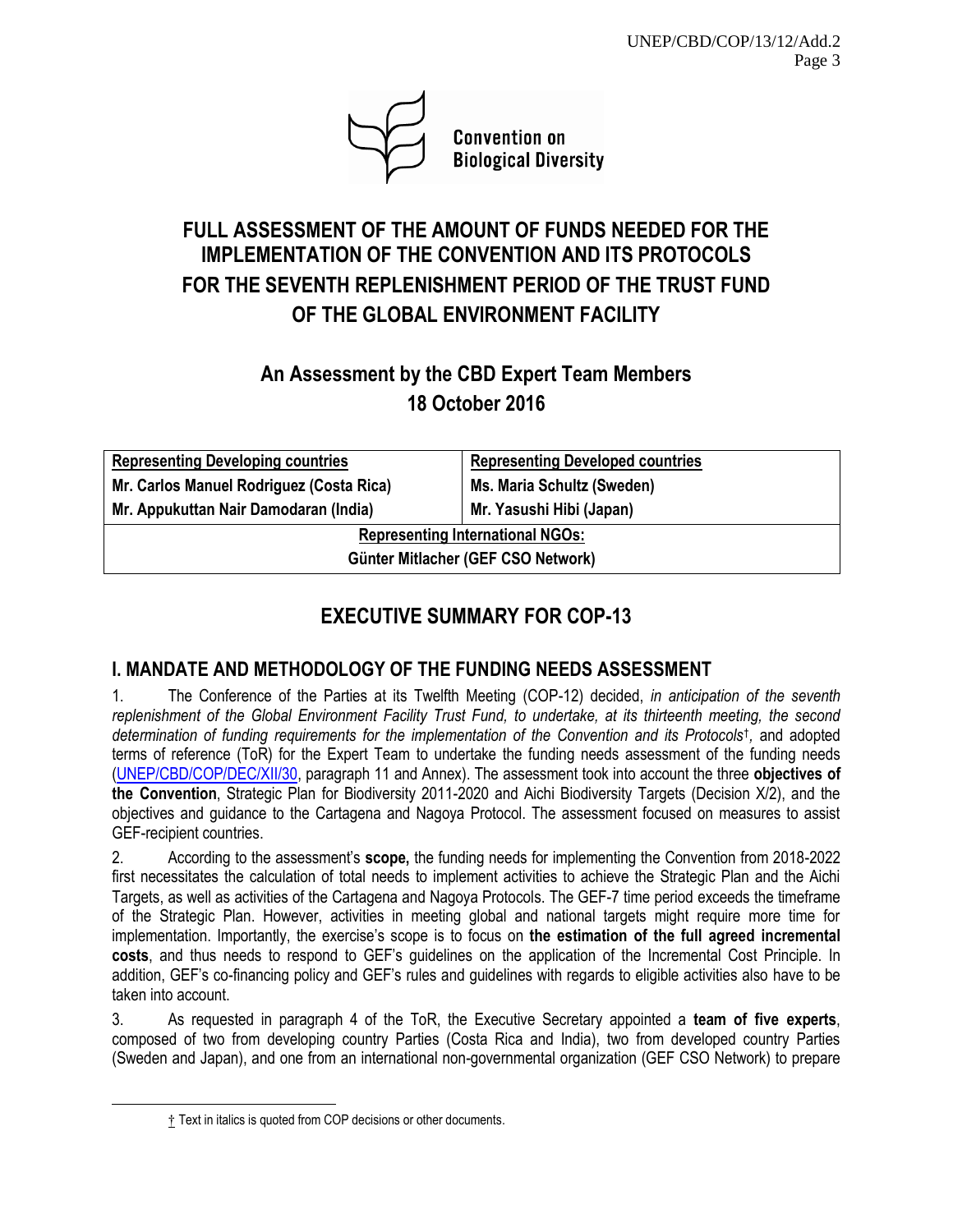the report. Three Expert Team meetings were held through which the experts delivered the work plan and discussed the report and its findings.

4. The GEF and the Executive Secretary **reviewed the draft assessment report** to ensure accuracy and consistency of data and approach. Preliminary chapters of the assessment report were circulated to the GEF Secretariat, the CBD Secretariat, and representatives of donor and recipient countries for feed-back and advice on further work. The Expert Team reached out to relevant persons and institutions to gather information and seek feedback on the assessment's findings. In addition, relevant literature and other relevant sources of information were also considered.

5. The Expert Team developed a **questionnaire**, as requested in paragraph 11 of the ToR, with support by the CBD Secretariat. The questionnaire was circulated to Parties on 19 August 2015 by notification 2015-094, with an initial deadline for submission by 19 October 2015 and an extended deadline, communicated by notification 2015-124 on 6 November 2015, by 4 December 2015. A draft assessment report was considered by Subsidiary Body on Implementation at its first meeting, and further to its recommendation I/7, notification 2016-059 was sent on 16 May 2016, inviting Parties to urgently submit the completed questionnaire by 31 August 2016.

6. Expert Team members organized **interviews and arranged several consultation meetings** with Parties' delegates in the margins of the 49<sup>th</sup> GEF Council meeting, CBD SBSTTA-19, IPBES-4, SBI-1, sub-regional workshops of CBD and GEF, UNDP's BIOFIN project, GEF agencies, and various stakeholders. A **side event** was organized in the margins of the SBI-1 meeting (2-5 May 2016) to present the preliminary assessment report. Further consultations were conducted during the regional joint preparatory meetings for Asia and the Pacific, Africa, and Latin America and the Caribbean for the CITES COP-17 and the CBD COP-13 and the associated meetings of the Parties to the Protocols of the Convention on Biological Diversity in August 2016.

7. In order to meet the request of paragraph 14 of the ToR that *the approaches to assessing the funding necessary and available for the implementation of the Convention should be transparent, reliable and replicable, …* the CBD Secretariat created a [weblink](https://www.cbd.int/financial/gef7needs.shtml) to post all relevant background information, event dates, Q&A, reports, and questionnaires provided by Parties. Aiming for a "bottom-up" approach, the Expert Team mainly used information and data from Parties and thus relied on the provided information's accuracy and consistency. All data analysis and calculations are presented in a way to ensure that they are replicable.

8. The Expert Team took the SBI-1 recommendations into account for the finalization of the report as requested in paragraph 15 of the ToR and considered the interventions provided by Parties and stakeholders (UNEP/CBD/SBI/1/14, CBD, 2016d, [https://www.cbd.int/financial/gef2016/sbi-1-interventions.pdf\)](https://www.cbd.int/financial/gef2016/sbi-1-interventions.pdf).

### **II. GUIDANCE TO THE FINANCIAL MECHANISM AND PROVISION OF FUNDS**

### *Guidance to the financial mechanism and financial implications*

9. The funding needs assessment took into account the **guidance to the financial mechanism from the COP,** which calls for future financial resources (paragraph 3b of the ToR). The following decisions are relevant in this regard: [Decision X/24](https://www.cbd.int/doc/decisions/cop-10/cop-10-dec-24-en.pdf) (consolidated guidance), [Decision X/25](https://www.cbd.int/doc/decisions/cop-10/cop-10-dec-25-en.pdf) (additional guidance by COP-10), [Decision XI/5](https://www.cbd.int/doc/decisions/cop-11/cop-11-dec-05-en.pdf) (o*ther guidance by* COP-11), and [Decision XII/30](https://www.cbd.int/decision/cop/default.shtml?id=13393) (particular guidance related to the Cartagena and Nagoya Protocol). The guidance to the financial mechanism for a specific replenishment period consists of a **consolidated list of programme priorities** that defines what is to be financed and an outcome oriented framework, taking into account the Strategic Plan for Biodiversity 2011-2020, including its Aichi Biodiversity Targets and associated indicators (Decision X/24, para 4). The CBD Secretariat created a webpage for all existing quidance to the financial [mechanism.](https://www.cbd.int/financial/consolidated.shtml)

10. In order to reduce the complex system of guidance to the financial mechanism, the Expert Team provided a consolidated and **comprehensive list of thematic areas**, which Parties used to identify their **national thematic approaches and priorities for the GEF-7 period,** in line with NBSAPs or other national priorities. For ease of linking country-specific priorities to the GEF guidance, a list of codes was developed and circulated with the questionnaire (see Table 1 of the full report). The thematic areas refer to the overall guidance by the COPs, GEF-6 Focal Areas, CBD Protocols, and additional relevant thematic areas, which are not covered by the GEF-6 Focal Area Strategies (see the GEF-6 Focal Areas Programming Directions: [https://www.thegef.org/gef/GEF6-Programming-Directions\)](https://www.thegef.org/gef/GEF6-Programming-Directions).

11. In the consolidated guidance to the financial mechanism adopted by Decision X/24, the COP recalled the **eligibility criteria** for countries to receive funding from the GEF. In Decision XII/30, paragraphs 19 and 20, the COP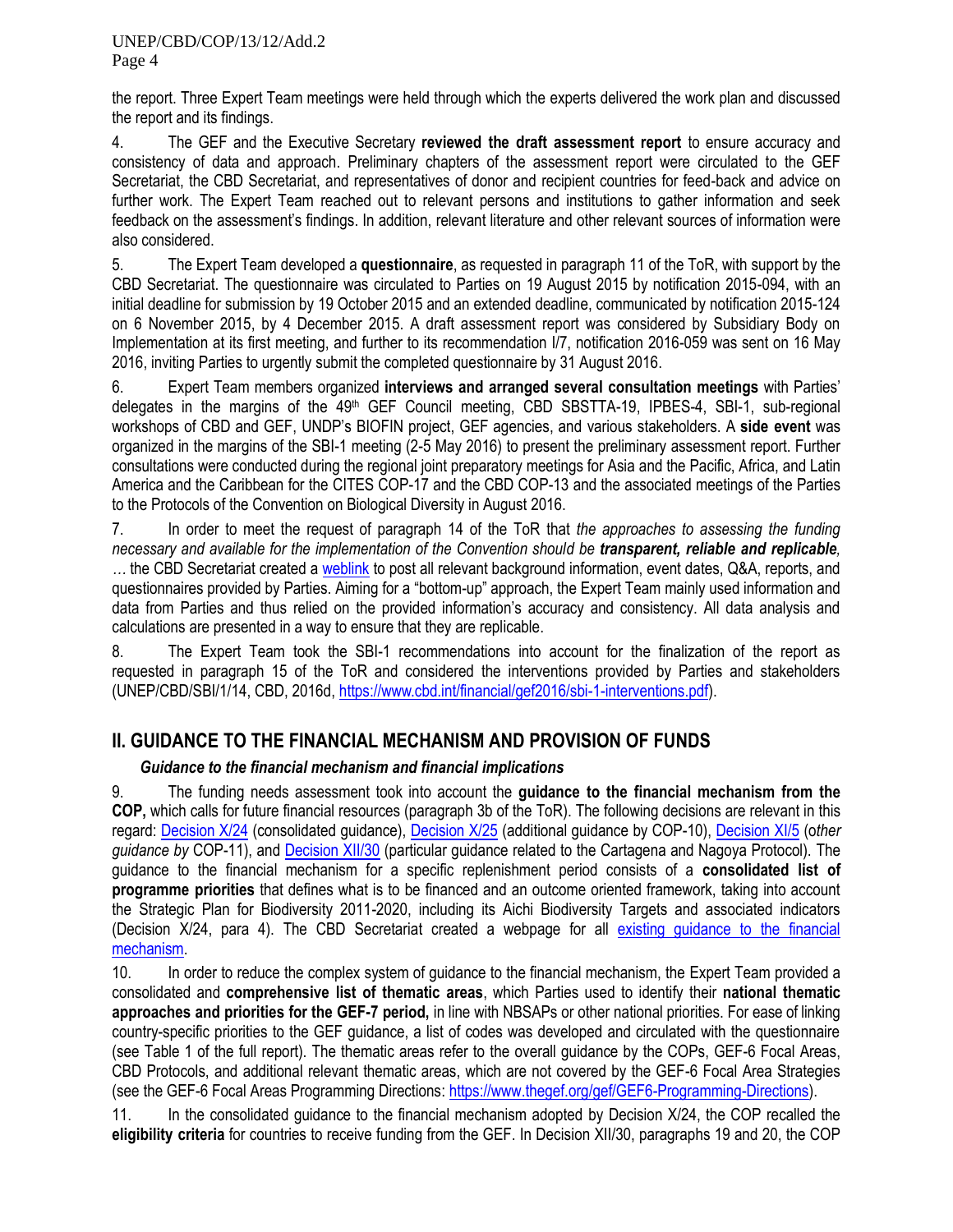adopted the eligibility criteria for the financial mechanism under the Nagoya Protocol on Access to Genetic Resources and Benefit Sharing. For the assessment, the Expert Team used the list of recipient countries provided by the GEF.

12. The assessment's scope is focused on the estimation of the **agreed full incremental costs** (paragraph 2 of ToR). The GEF's particular mandate is to finance such agreed incremental costs of projects related to the provision of global environmental benefits. The GEF Council approved the *Operational Guidelines for the Application of the*  **Incremental Cost Principle** at its 31<sup>st</sup> meeting in 2007 [\(GEF/C.31/12\)](https://www.thegef.org/gef/sites/thegef.org/files/documents/C.31.12%20Operational%20Guidelines%20for%20Incremental%20Costs.pdf). In the questionnaire, Parties were requested to indicate the expected funding from GEF-7 based on incremental cost reasoning.

13. Paragraph 5(c) of the ToR requests an analysis of the estimated financial implications from the COP's guidance to the financial mechanism. The Expert Team states that there is **no available estimate of the financial implications** of each guidance element or the entire suite of guidance to the financial mechanism. During this assessment, the Expert Team did not attempt to calculate financial implications from a "top-down" perspective as was done with the first assessment for the GEF-6 period 2014-2018 (report see UNEP/CBD/COP/11/INF/35), due to methodological constraints, data and knowledge gaps, and varying cost structures of different countries to implement project activities.

#### *Provision of funds by the financial mechanism*

14. In May 2014, the GEF Council adopted the *Proposal for the System of Transparent Allocation of Resources (STAR) for GEF-6,* which describes the application of the **STAR allocation system**. To determine the indicative STAR allocations for GEF-6 [\(GEF/C.47/Inf.08\)](https://www.thegef.org/gef/sites/thegef.org/files/documents/gef6-star.pdf), the STAR model has been run for a total replenishment level of \$4.433 billion. In accordance with the replenishment agreement, the GEF-6 envelopes for the three focal areas covered by the STAR (Biodiversity, Climate Change and Land Degradation) are **US\$1.296 billion for Biodiversity**, US\$1.260 billion for Climate Change, and US\$431 million for Land Degradation. After adjusting for focal area setasides, the amount available for **country STAR allocation for Biodiversity is US\$1.051 billion for 2014-2018**. The breakdown of the available country STAR allocation amount for GEF-6 was used to inform Parties about the **indicative amount to cover incremental costs of projects**. The distribution pattern of GEF-6 resources is useful in conducting extrapolations of funding needs from the received submissions.

15. The Figure below illustrates the trends in the GEF Trust Fund amounts approved between 1991 and 2014. Since the GEF Pilot Phase, the GEF has programmed more than **\$4.2 billion** to conserve and sustainably use biodiversity. This investment has leveraged more than **\$12 billion in additional funds**, supporting more than 1,300 biodiversity projects in 155 countries [\(GEF Sec 2015\).](https://www.thegef.org/gef/sites/thegef.org/files/publication/GEF_numbers2015_CRA_bl2_web.pdf)



**Total GEF Trust Fund grant and co-financing for biodiversity without multi-focal areas** (Source: Data obtained from the GEF Secretariat, February 2016)

Note: This data does not include the biodiversity component of multi focal area projects as co-financing data is not specifically aligned with the individual focal area contributions to MFA projects but rather to the project components, which are funded by multiple focal areas and not just the biodiversity focal area.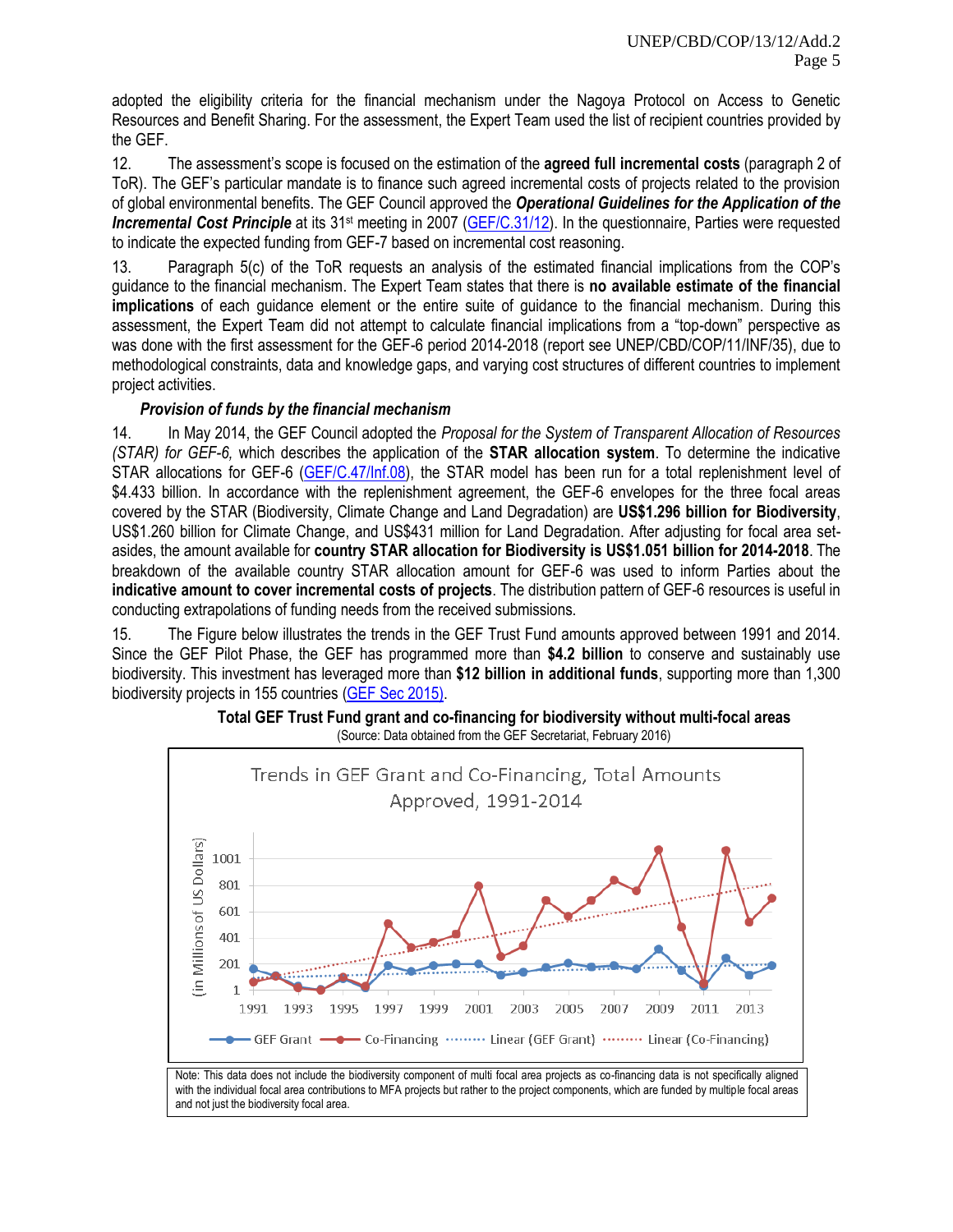16. Overall, the **growth of approved biodiversity funding has been continuously increasing** over the replenishment periods. Since 1996, **co-financing has increased significantly.** Even though both the Trust Fund and co-financing grew over the years, it is the co-financing that has substantially increased during the last two decades. As reported by the GEF to COP-12 and COP-13, other GEF Focal Area funding also contributed to biodiversity.

17. In order not to create unnecessary barriers and costs for eligible countries to access GEF funds, COP-11 called upon the GEF *to further clarify the concept and application of co-financing for biodiversity projects* [\(decision](https://www.cbd.int/decision/cop/default.shtml?id=13166)  [XI/5,](https://www.cbd.int/decision/cop/default.shtml?id=13166) paragraph 5). Subsequently, the GEF Council approved an updated Co-financing Policy [\(FI/PL/01\)](https://www.thegef.org/gef/sites/thegef.org/files/Co-financing_Policy.pdf) in 2014. As co-financing plays an important role in leveraging additional funding in order to scale-up projects, the Expert Team requested Parties to indicate the **expected funding from government and other external sources** in the questionnaire.

18. While developing a project, the GEF Secretariat, implementing agencies, and the recipient country aim to mobilise co-financing to complement GEF's Trust Fund grant. In practice, the GEF as a facility seeks to leverage the maximum amount possible. The [OPS5 report](https://www.thegef.org/gef/sites/thegef.org/files/documents/OPS5-Final-Report-EN.pdf) presents the median co-financing ratios for GEF projects across all GEF replenishment periods (see table below). **The median co-financing ratio from GEF-1 to GEF-5 is 2:1**. Over time, the co-financing ratio increased from **0.3 in the pilot phase to more than 4 in GEF-5**.

| <b>FOCAL AREA/MODALITY</b>                              | <b>PILOT</b> | GEF-1 | GEF-2 | GEF-3 | GEF-4 | $GEF-5^a$ |
|---------------------------------------------------------|--------------|-------|-------|-------|-------|-----------|
| <b>Biodiversity</b>                                     | 0.3          | 1.0   | 1.3   | 1.8   | 2.3   | 4.3       |
| Climate change                                          | 0.9          | 1.7   | 2.1   | 3.5   | 3.8   | 5.2       |
| International waters                                    | 0.3          | 1.0   | 1.2   | 1.9   | 3.1   | 5.8       |
| Land degradation                                        | n.a.         | n.a.  | n.a.  | 3.0   | 3.0   | 4.5       |
| Ozone depletion                                         | 0.4          | 0.6   | 0.1   | 0.7   | 0.7   | 2.3       |
| <b>POPs</b>                                             | n.a.         | n.a.  | 1.0   | 1.1   | 2.0   | 4.0       |
| Multifocal                                              | 0.3          | 1.1   | 1.0   | 1.6   | 2.7   | 3.4       |
| <b>LDCF</b>                                             | n.a.         | n.a.  | n.a.  | 0.4   | 2.3   | 3.9       |
| <b>SCCF</b>                                             | n.a.         | n.a.  | n.a.  | 1.7   | 3.5   | 7.1       |
| <b>NPIF</b>                                             | n.a.         | n.a.  | n.a.  | n.a.  | n.a.  | 2.4       |
| NOTE: n.a. = not applicable.<br>a. As of June 30, 2013. |              |       |       |       |       |           |

#### **Median co-financing ratios by focal area across replenishment periods**

(Source: GEF Independent Evaluation Office: OPS5 - Fifth Overall Performance Study of the GEF, Final Report, Washington, 2014, OPS5 page 26[, https://www.thegef.org/gef/sites/thegef.org/files/documents/OPS5-Final-Report-EN.pdf](https://www.thegef.org/gef/sites/thegef.org/files/documents/OPS5-Final-Report-EN.pdf)

19. The average **co-financing ratio** of GEF-5 projects is around 4:1, as reported by the GEF to COP-12 in 2014. On 28 September 2016 the GEF report to COP-13 was presented, covering the period 1 July 2014 to 30 June 2016 of GEF-6 (UNEP/CBD/COP/13/12/Add.1, CBD, 2016e); it states that about 48% of the total resources allocated to the biodiversity focal area during GEF-6 (US\$1.296 billion) have been programmed. The amount of all GEF investments for the Strategic Plan is US\$901 million, which has leveraged US\$4.8 billion of co-financing. This equates to a ratio of 1:5. The total amounts and resulting ratio for a certain project stem from negotiations and agreements reached by project stakeholders.

### *Performance of the financial mechanism*

20. As requested by paragraph 3g of the ToR, the assessment should take into account the *experience to date, including limitations and successes of projects funded by the Global Environment Facility, as well as the performance of the Facility and its implementing and executing agencies.* In order to further **improve the effectiveness of the financial mechanism,** CBD COP-12 requested the GEF to take several actions [\(Decision XII/30, paragraph 8\)](https://www.cbd.int/decision/cop/default.shtml?id=13393) inter alia to (i) enhance GEF's catalytic role in mobilizing new and additional financial resources, (ii) continue to streamline the project cycle, and (iii) better measure progress in achieving the Aichi Biodiversity Targets by initiatives supported by the Global Environment Facility.

21. Current evaluations by the GEF Independent Evaluation Office include both a **performance and institutional perspective and an effectiveness and impact perspective**. OPS5 noted that *the GEF has a catalytic*  role in supporting countries in meeting their obligations to multilateral environmental agreements and in tackling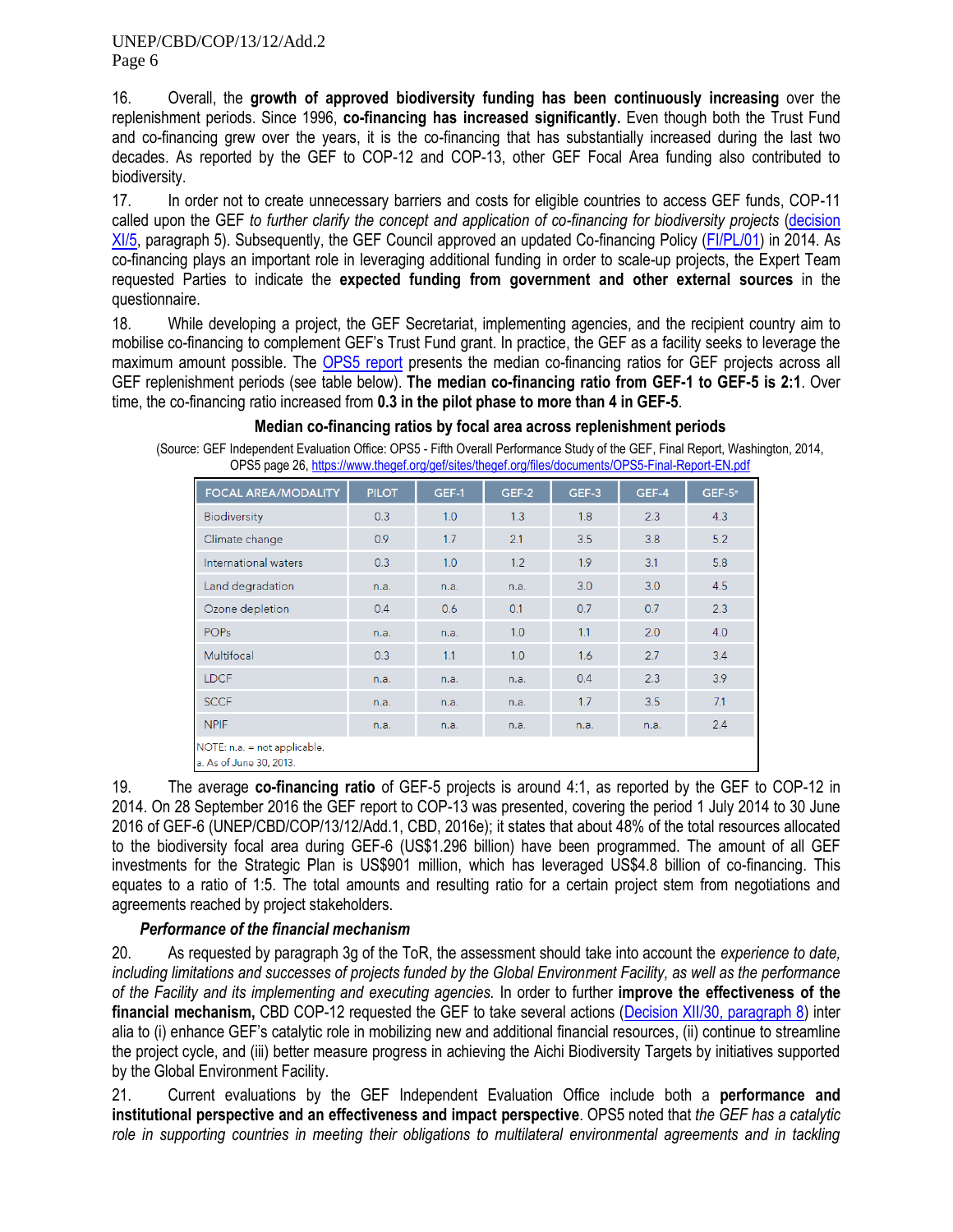*global environmental problems*. Furthermore, OPS5 concluded that *the intervention model of the GEF works, is effective, and has impact*.

22. OPS5 reported on the **GEF agencies' shares** with the United Nations Development Programme (UNDP) disbursing 40 percent of the funding across the replenishments, followed by the World Bank with 38 percent and the United Nations Environment Programme (UNEP) with 10 percent (OPS5 2014, table 1.6, page 6). In GEF-4, a major shift in the funding shares among agencies occurred as a result of new agencies becoming visible in GEF projects (OPS5 2014, page 2).

23. Across all replenishment cycles, **Asia** received 27 percent of GEF-5 resources, followed by **Africa** with 24 percent, and **LAC** with 20 percent. It was reported that *compared to GEF-4, funding to fragile countries has nearly doubled, while funding to small island developing states has increased by 63 percent and that to landlocked countries by 17 percent* (OPS5 2014, page 2-3).

24. OPS5 explored the GEF's **business model** in order to identify where problems are emerging in various processes so that they may be solved, thus strengthening the intervention model of the GEF. The study found *considerable delays entailed in moving project proposals from one GEF decision point to the next.*" Speeding up the preparation time of projects is a particularly important issue given the opportunity cost of funds remaining unused. The document **"Improving the GEF Project Cycle"** was presented to the 47th GEF Council meeting in October 2014 [\(GEF/C.47/07\)](https://www.thegef.org/gef/sites/thegef.org/files/documents/19_EN_GEF.C.47.07_Improving_the_GEF_Project_Cycle.pdf). The GEF Council adopted a project cancellation threshold to meet the GEF Council target of a maximum of 18 months for full-sized projects and updated GEF's Project Cancellation Policy. STAR resources for projects cancelled within a replenishment period where the PIF was approved will be reassigned to the country's allocation and will be available for reprogramming of projects [\(GEF/C.47/07\)](https://www.thegef.org/gef/sites/thegef.org/files/documents/19_EN_GEF.C.47.07_Improving_the_GEF_Project_Cycle.pdf).

25. GEF's report to CBD COP-12 [\(UNEP/CBD/COP/12/14/Add.1,](https://www.cbd.int/doc/meetings/cop/cop-12/official/cop-12-14-add1-part1-en.pdf) paragraph 19) provides **portfolio monitoring results** and key findings of the GEF Independent Evaluation Office on projects' successes: *GEF's corporate goal is to have at least 75% of projects achieving ratings of moderately satisfactory or higher. Within the biodiversity portfolio of 198 projects that are currently under implementation, 91% of projects are achieving their global environment objectives at a rating of moderately satisfactory (MS) or higher, with 61% of the total achieving ratings of Satisfactory or Highly Satisfactory.* The GEF Corporate Scorecard, which will be presented to the 51st GEF Council in October 2016, shows the evolvement of the project cycle's effectiveness and the results driven implementation.

26. As of 30 September 2013, the GEF Trust Fund had financed **3,349 projects**, 1,221 or 36 percent of which were carried out in the Biodiversity Focal Area and 6 percent in the International Waters Focal Area. Multifocal area projects, which address global environmental concerns that are relevant to more than one GEF focal area, amount to 14 percent (see OPS5 2014, page 2, Table 1.2).

27. Biodiversity and land degradation focal areas are most often involved in GEF multifocal projects (see Table below). The increasing trend toward multifocal area projects and programs has accelerated during GEF-5. As of the end of 2013, **multifocal projects** accounted for 42 percent of the utilized GEF-5 programming as reported by the GEF to COP-12.

28. At the 49<sup>th</sup> GEF Council meeting in October 2015, the GEF Independent Evaluation Office (IEO) presented an evaluation which assesses the impact of **GEF investments in non-marine protected areas (PAs) and PA systems on biodiversity conservation and sustainable use** [\(GEF/ME/C.49/Inf.02\)](https://www.thegef.org/gef/sites/thegef.org/files/documents/EN_GEF.ME_C.49.inf_02_Biodiversity_Impact_Eval_Report_2015.pdf). One of the conclusions was that *GEF support is contributing to biodiversity conservation by helping to lower habitat loss in PAs as indicated by less forest cover loss in GEF-supported PAs compared to PAs not supported by GEF. GEF-supported PAs also generally show positive trends in species populations, and reduced pressures to biodiversity at the site level.* 

29. In terms of **stakeholder involvement,** a GEF analysis revealed that 36 of 151 project reports submitted by GEF Agencies in Fiscal Year 2014/15 involved Indigenous Peoples. The total GEF funding towards these 36 projects is US\$228 million. The GEF noted that there has been a positive trend overall (i.e. increasing percentage of portfolio) of GEF projects that involve Indigenous Peoples over the past years (GEF Corporate Scorecard, June 30, 2016).

**GEF multifocal area projects by focal area funding (Sourc[e OPS5,](https://www.thegef.org/gef/sites/thegef.org/files/documents/OPS5-Final-Report-EN.pdf) Table 1.3)**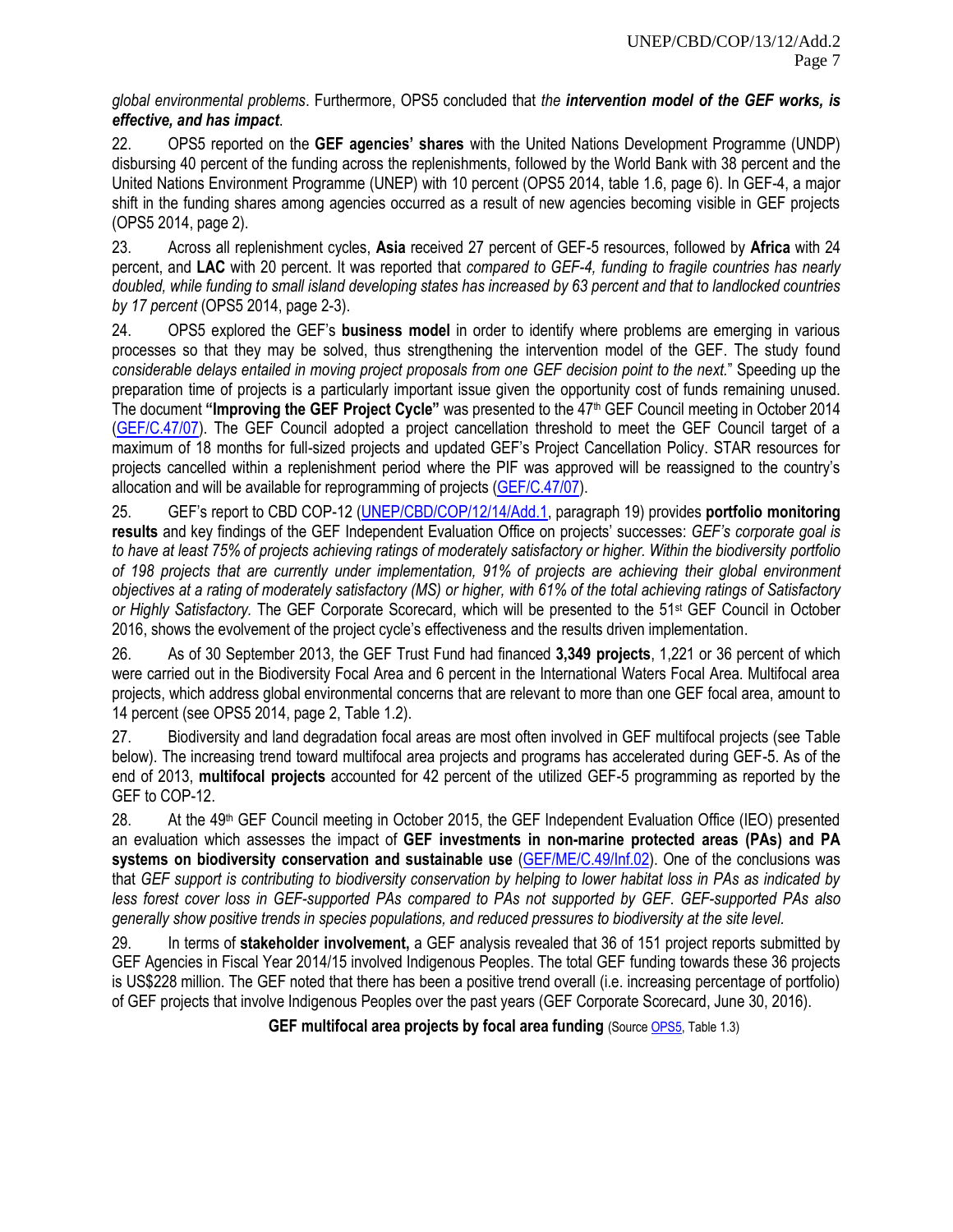| <b>FOCAL AREA</b>                                                                                                                                                                                                                                      | GEF-3    | GEF-4 | GEF-5    |  |  |  |
|--------------------------------------------------------------------------------------------------------------------------------------------------------------------------------------------------------------------------------------------------------|----------|-------|----------|--|--|--|
| <b>Biodiversity</b>                                                                                                                                                                                                                                    | 5        | 48    | 85       |  |  |  |
| Climate change                                                                                                                                                                                                                                         | 3        | 36    | 66       |  |  |  |
| International waters                                                                                                                                                                                                                                   | 3        | 19    | 18       |  |  |  |
| Land degradation                                                                                                                                                                                                                                       | 6        | 46    | 70       |  |  |  |
| <b>ODS</b>                                                                                                                                                                                                                                             | $\Omega$ |       | $\Omega$ |  |  |  |
| <b>POPs</b>                                                                                                                                                                                                                                            | $\Omega$ | 2     | 5        |  |  |  |
| Sustainable forest management (SFM)/REDD+ <sup>a</sup>                                                                                                                                                                                                 | n.a.     | n.a.  | 65       |  |  |  |
| Capacity-building and/or enabling activities                                                                                                                                                                                                           | 144      | 44    | 47       |  |  |  |
| Multifocal area <sup>b</sup>                                                                                                                                                                                                                           | 39       | n.a.  | n.a.     |  |  |  |
| Total                                                                                                                                                                                                                                                  | 191      | 104   | 159      |  |  |  |
| NOTE: n.a. = not applicable. Data are for GEF Trust Fund projects as of September 30, 2013, and exclude SGP projects.                                                                                                                                  |          |       |          |  |  |  |
| a. The GEF defines REDD+ as reducing emissions from deforestation and forest degradation in developing countries; and the<br>role of conservation, sustainable management of forests, and enhancement of forest carbon stocks in developing countries. |          |       |          |  |  |  |
| b. In GEF-3, some multifocal area projects were not yet disaggregated by focal area.                                                                                                                                                                   |          |       |          |  |  |  |

30. Regarding the **success rate of resource programming for projects**, the GEF reported that *at the end of*  GEF-5, \$1,057,226,380 was programmed of the \$1.08 billion dollars allocated to the biodiversity focal area. or 98% *of the total resource envelope* (GEF Report to the COP-12, paragraphs 4, 7). Some countries did not make use of their full allocation.

31. According to a new report, (GEF Sec 2015) **more than 1,300 projects** in the biodiversity realm have been supported since the GEF Pilot Phase.

### **III TAKING STOCK OF INFORMATION ON FUNDING NEEDS**

### **III.1 Funding needs reported by Parties**

32. The Expert Team analysed the information contained in **National Reports, NBSAPs, Financial Reports, Resource Mobilization Strategies**, and other documents with potential information and data on funding needs, include past expenditure or national budget data. However, the information could not be used for extrapolating funding needs for 2018-2022, because the amounts are not comparable, due to the following:

- Aggregate figures provide overall expenditure from various sources.
- They only encompass certain years or a time span of different years.
- They include different thematic areas.
- Amounts provided may or may not include operational costs.
- Amounts provided may include cost of activities or projects not being eligible for GEF funding, because they do not generate global environmental benefits.
- Amounts are related to current or past activities, which may differ from future activities during 2018- 2022.

### *National Reports*

33. The Expert Team also considered the **latest versions of National Reports submitted by Parties** until 17 September 2016. Most countries reported only generic, qualitative information on resource matters regarding Target 20 of the CBD's Strategic Plan. The funding-related information and data included in National Reports is generally very sparse and most countries did not provide comprehensive or explicit funding information.

### *National Biodiversity Strategies and Action Plans (NBSAPs)*

34. The Expert Team scrutinized the **latest versions of NBSAPs submitted by Parties** until 17 September 2016. More funding information and data are included in NBSAPs than in National Reports. However, most of the strategies did not include comprehensive or explicit funding data. Some countries reported expenditures prior to 2010 and data on funding until 2020. Only 8 countries covered the 2018-2022 period in their funding information, which was considered too small a sample and was therefore not used in the overall needs assessment.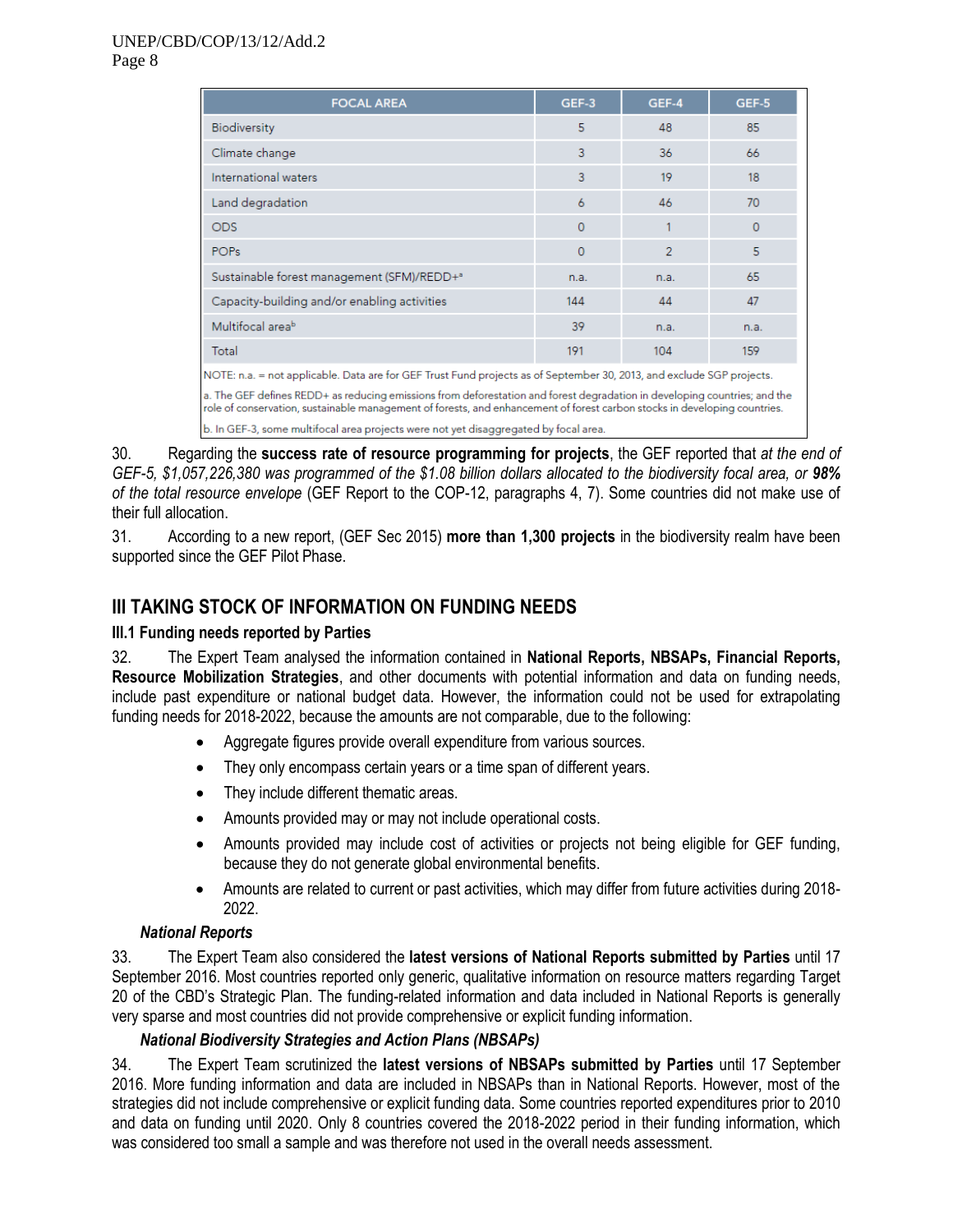#### *Financial Reports and Resource Mobilization Strategies*

35. COP-12 adopted targets for resource mobilization, including the target for at least 75% of Parties to **report on funding needs**, gaps, and priorities by the end of 2015 (Decision XII/3, paragraph 1). In addition, COP-12 adopted a revised financial reporting framework (paragraph 24), where Parties could inter alia indicate their **annual estimated funding need**. The Expert Team looked into Parties' [Resource Mobilization Strategies](https://www.cbd.int/financial/0015.shtml) and [financial reporting](https://chm.cbd.int/search/reporting-map?filter=resourceMobilisation) [submissions](https://www.cbd.int/financial/reporting.shtml) until 17 September 2016. In general, very limited information on funding needs was provided in these reports and only 33 Parties made submissions by 31 August 2016, the deadline set by SBI-1. Fifteen countries did not report on funding needs for the period after 2018; 17 countries reported on funding needs for 2018, 2019, and 2020 (Burundi only for 2018, Serbia referred to the questionnaire), and 1 country commented with explicit reference to the GEF-7 needs assessment (China).

#### *National implementation of the Convention and its Protocols*

36. The Expert Team analysed the **Global Monitoring Report** on the Implementation of the Strategy for Resource Mobilization [\(UNEP/CBD/COP/12/13/Add.1](https://www.cbd.int/doc/meetings/cop/cop-12/official/cop-12-13-add1-en.pdf) and UNEP/CBD/SBI/1/INF/46, CBD, 2016g). The information and data contained therein basically describes funding that has been made available through various sources but not on actual funding needs.

#### *Supplementary information by Parties*

37. The Expert Team reached out to **UNDP's Biodiversity Finance Initiative** [\(BIOFIN\)](http://biodiversityfinance.net/home) for information and data on the BIOFIN partner countries' funding needs. Currently, BIOFIN supports 30 countries in reviewing policies and institutions relevant for biodiversity finance, determining baseline investments, assessing the costs of implementing National Biodiversity Strategies and Action Plans, and quantifying the biodiversity finance gap. As many countries are still at early stages in identifying their funding gaps, including their financial needs, and developing their resource mobilization strategies, suitable information for the needs assessment was not directly accessible. However, some BIOFIN partner countries provided relevant data on funding needs through their questionnaire.

#### *Questionnaire to CBD Parties, GEF-recipient countries and others*

38. Pursuant to paragraph 10 of the ToR, the Expert Team designed a **questionnaire requesting data and information** on GEF funding needs for the period of July 2018 to June 2022 and circulated it to all Parties of the Convention. The questionnaire, including guidance on how to complete the questionnaire, was made available in English, French, and Spanish through the CBD [website.](https://www.cbd.int/financial/survey2016.shtml) A Q&A on the approach and process was also posted for further use by national focal points of the Convention and its Protocols.

39. Only information and data received from **GEF-recipient countries** has been included in the assessment. The countries were required to submit information on (i) potential project concepts and data on estimated total project costs, (ii) expected funding from the national government, (iii) expected funding from other external sources, and (iv) expected funding from GEF-7 based on incremental cost reasoning as per the *Operational Guidelines for the Application of the Incremental Cost Principle* (GEF/C.31/12). The Expert Team based its subsequent work on the understanding that countries carefully considered these operational guidelines in order to calculate their expected funding from the GEF for the period 2018-2022. Moreover, the information requested on potential GEF-7 strategic approaches should be in line with countries' NBSAPs or national priorities and linked with other conventions.

40. By 25 September 2016, **60 countries, or 42 percent** of the 143 GEF-recipient countries responded and provided their funding needs: **26 countries from Africa, 15 from the Asia and Pacific region, 12 from Latin America and the Caribbean, and 7 from Eastern Europe**. Parties submitted their responses to the CBD Secretariat who then posted them on the CBD website. The Expert Team reviewed the questionnaires for comprehensiveness, plausibility, and consistency.

41. For the sake of this analysis, every project concept in the field of biodiversity under the goals of the CBD and its Protocols that countries put forward **was considered eligible for GEF funding**. However, the decision whether a project idea is ultimately supported with GEF funds is taken pursuant to interactions and deliberations between the submitting country as well as the GEF Secretariat and partners during GEF-7. **There is thus no causal link between the indicative funding needs provided in the questionnaire and the eventual GEF-7 allocations that will be provided to individual countries further to the GEF-7 replenishment.**

42. The indicative expected total costs of the **200 project concepts** submitted by the 60 countries by 25 September 2016 totals **US\$8.329 billion**, with an expected overall co-financing amount of about **US\$5.938 billion**, or around **72 percent of the total estimated project costs**. Out of this amount, countries expect about US\$4.550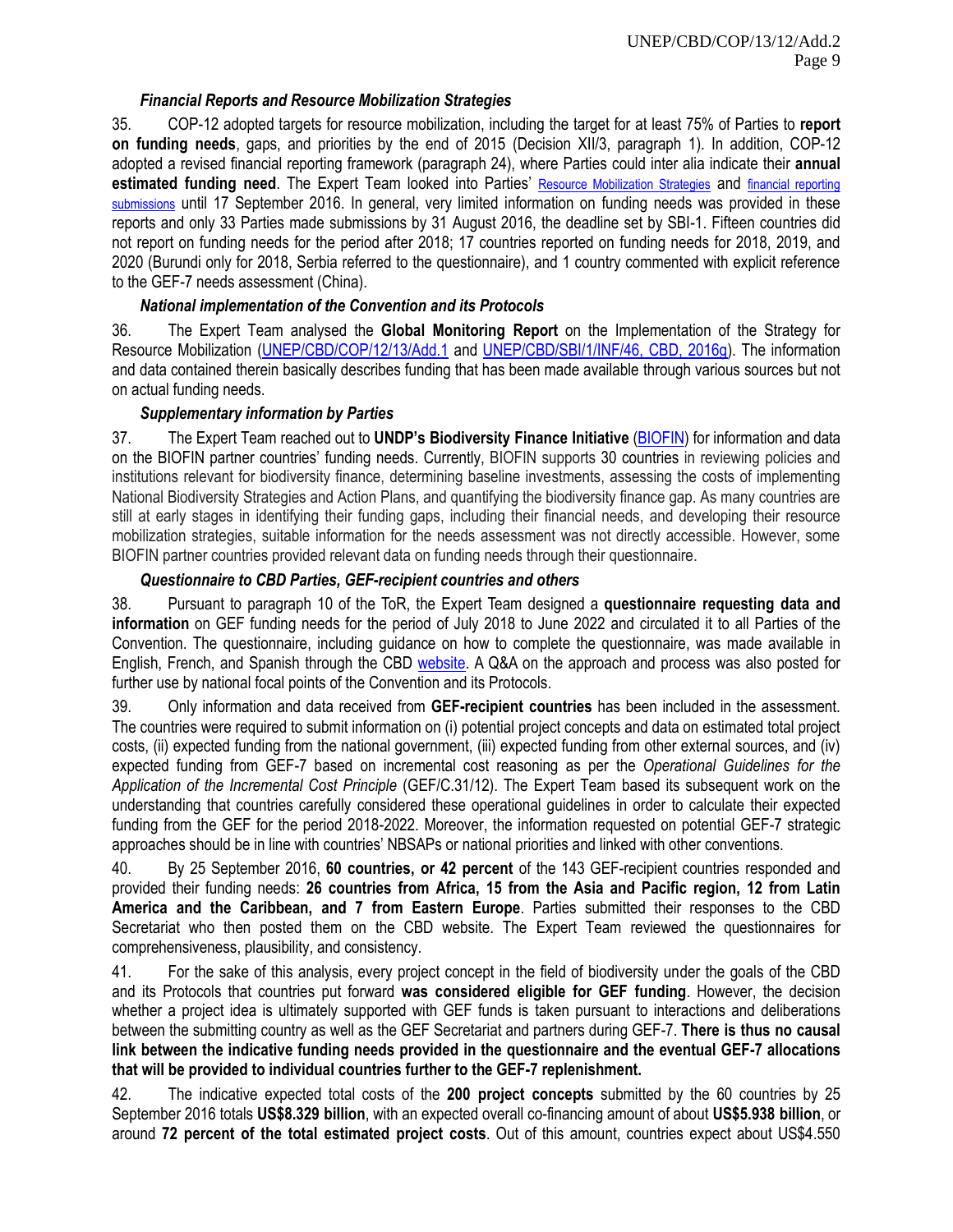billion from governmental sources (55 percent of total estimated project costs) and about \$1.388 billion from nongovernmental external sources (17 percent of total estimated project costs).

43. The 60 countries that responded expect about **US\$2.739 billion from the GEF**, which is **33 percent of the total estimated project costs.** The **co-financing ratio** from governments and external sources to GEF's expected contribution would thus be **2:1**.

44. SBI-1 asked for comments from **indigenous peoples and local communities** and other relevant organizations, including women's organizations, in finalizing the assessment report. The Latin American Indigenous Peoples and Local Communities (COICA) presented 24 project ideas with total project costs of **US\$63.9 million**. The submission did not include expected co-financing from governments and other sources or the GEF Trust Fund's expected contribution. The ICCA<sup>+</sup> Consortium provided a [joint submission](https://www.cbd.int/financial/gef2016/icca-gef7.pdf) with inputs from the Community Conservation Resilience Initiative coordinated by the Global Forest Coalition. The submission contains three sections: Part I offered comments on the Expert team's draft assessment report presented to SBI-1. Part II provided general recommendations concerning financial support for ICCAs and other forms of collective action. Part III identified a range of specific funding needs and priorities to support ICCAs and collective action for biodiversity and nature conservation at the local, national, regional, and international levels.

### **III.2 RESULTS OF THE HIGH-LEVEL PANEL ON GLOBAL ASSESSMENT OF RESOURCES**

45. The first report of the **High-Level Panel on Global Assessment of Resources for implementing the Strategic Plan for Biodiversity 2011-2020** presented a global assessment of the costs of meeting the Aichi Biodiversity Targets by 2020, **estimating that, by adding the resource requirements for each Aichi Target, between US\$150 billion and US\$440 billion per year** would be required. The Panel acknowledged a range of uncertainties and recognised that further research is vital to help refine these estimates. It highlighted that the resource needs called for a change in the way resources are allocated in our economies to get the best outcomes for biodiversity and sustainable development. The report added that a variety of factors would affect the magnitude of the funding requirements. In particular, **inter-linkages, policy coherence, institutional development, and synergies between targets** and other goals mean that the approach, resourcing and effectiveness of the delivery of any one target may influence the investment needs of another and that this could be expected to substantially reduce the funding need estimate. The second report of the Panel (UNEP/CBD/COP/12/INF/4) builds on the assessment of the first Panel report and identifies the benefits of delivering the Aichi Targets, their investment, and resource requirements.

46. The Expert Team reminds that the High-Level Panel's assessment indicates benefits and **total global costs** to achieve the Aichi Targets until 2020, whereas the GEF-7 assessment focuses on **incremental costs of eligible projects in GEF-recipient countries to generate global environmental benefits** in the period 2018-2022. The two approaches could not be combined for the purpose of the GEF-7 funding needs assessment.

#### **III.3 THE 2030 AGENDA AND FINANCING FOR SUSTAINABLE DEVELOPMENT**

47. The 2030 **Agenda for Sustainable Development** (A/RES/70/1) calls on all countries and stakeholders to act collaboratively in implementing this transformative plan. Regarding financing, goal 17 appeals to the global community to strengthen the means of implementation to achieve the Sustainable Development Goals, including those which are related to the conservation and sustainable use of biodiversity and ecosystems.

48. At its sixty-ninth session, the United Nations General Assembly adopted Resolution A/RES/69/313 (2015) endorsing the **Addis Ababa Action Agenda** of the Third International Conference on Financing for Development. The conference committed to biodiversity and sustainable use and **encouraged the mobilization of financial resources from all sources and at all levels,** highlighting the important role of **domestic public resources** and the complementary role of international development cooperation. In particular, the conference recognized **GEF's role** in contributing to financing sustainable development while mainstreaming environmental concerns into development efforts.

<sup>1</sup> ‡ 'ICCA' is the general abbreviation used to refer to 'indigenous peoples' and community conserved territories and areas, or alternatively, 'territories and areas conserved by indigenous peoples and local communities'. In some CBD decisions, they are also referred to as 'indigenous and community conserved areas', among other similar terms.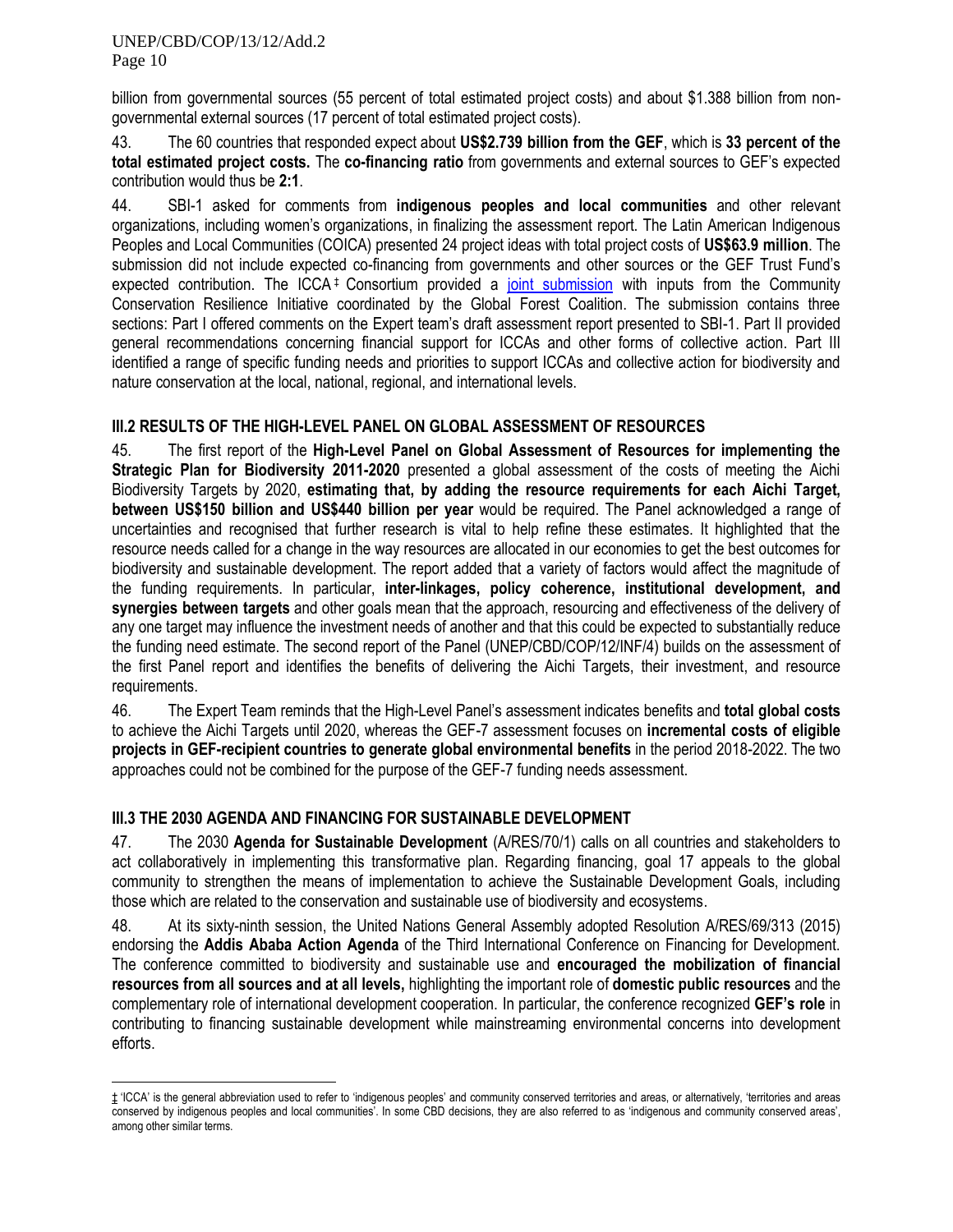49. Official Development Assistance (ODA) providers reaffirmed their ODA commitments, including the commitment by many developed countries to achieve the target of 0.7 percent of gross national income for official development assistance. However, **no specific funding needs for biodiversity** were expressed.

### **IV. ESTIMATED FUNDS NEEDED FOR THE GEF-7 REPLENISHMENT**

50. The **60 GEF-recipient countries** responding to the questionnaire as of 25 September 2016 represent **42 percent of GEF-recipient countries** and **65 percent of the GEF-6 STAR allocation** (US\$679 million out of US\$1,051 million). One third of the reporting countries receive a GEF-6 STAR allocation above US\$10 million, more than twice as much as of the non-reporting countries (see Table below). In its efforts to encourage submissions of questionnaires, the Expert Team put particular emphasis on mobilizing countries with high GEF-6 STAR allocations, with a view to make the assessment as robust as possible.

|                                         | Share of 143<br>recipient countries | <b>Share of GEF-6 STAR</b><br>allocation |
|-----------------------------------------|-------------------------------------|------------------------------------------|
| 60 reporting countries                  | 42%                                 | 65% (US\$678 million)                    |
| 83 non-reporting countries              | 58%                                 | 35% (US\$373 million)                    |
|                                         | 60 reporting<br>countries           | 83 non-reporting<br>countries            |
| GEF-6 STAR > US\$10 million             | 32%                                 | 12%                                      |
| GEF-6 STAR > US\$3 up to US\$10 million | 25%                                 | 35%                                      |
| GEF-6 STAR < US\$3 million              | 43%                                 | 53%                                      |

**Characteristics of reporting and non-reporting countries to the questionnaire**

#### *Reported and calculated funding needs*

51. The 60 responding countries **expect US\$2.739 billion from GEF-7** with a **reported co-financing ratio of 2:1**. This corresponds to the average co-financing ratio across all replenishment cycles. Given that 83 recipient countries did not provide their funding needs, this figure is only a partial reflection of the real funding need for GEF-7. In the subsequent analysis, this figure has been used as a basis for further extrapolation.

### *Modelling the total GEF-7 funding level for biodiversity*

52. Based on the dataset provided through the questionnaires and other sources, **two models** were elaborated to estimate the total GEF-7 funding level. The parameters used were:

- (i) Expected GEF-7 funding as reported by 60 GEF-recipient countries,
- (ii) Range of co-financing ratios as reported by 60 countries and the GEF,
- (iii) GEF-6 STAR allocation for the remaining 83 non-reporting countries,
- (iv) Average rate of funding need increase from GEF-6 to GEF-7,
- (v) GEF-6 STAR allocation share for reporting (65%) and non-reporting countries (35%),
- (vi) GEF-6 Focal Area Set-Aside amount under the assumption that it would be equal in GEF-7.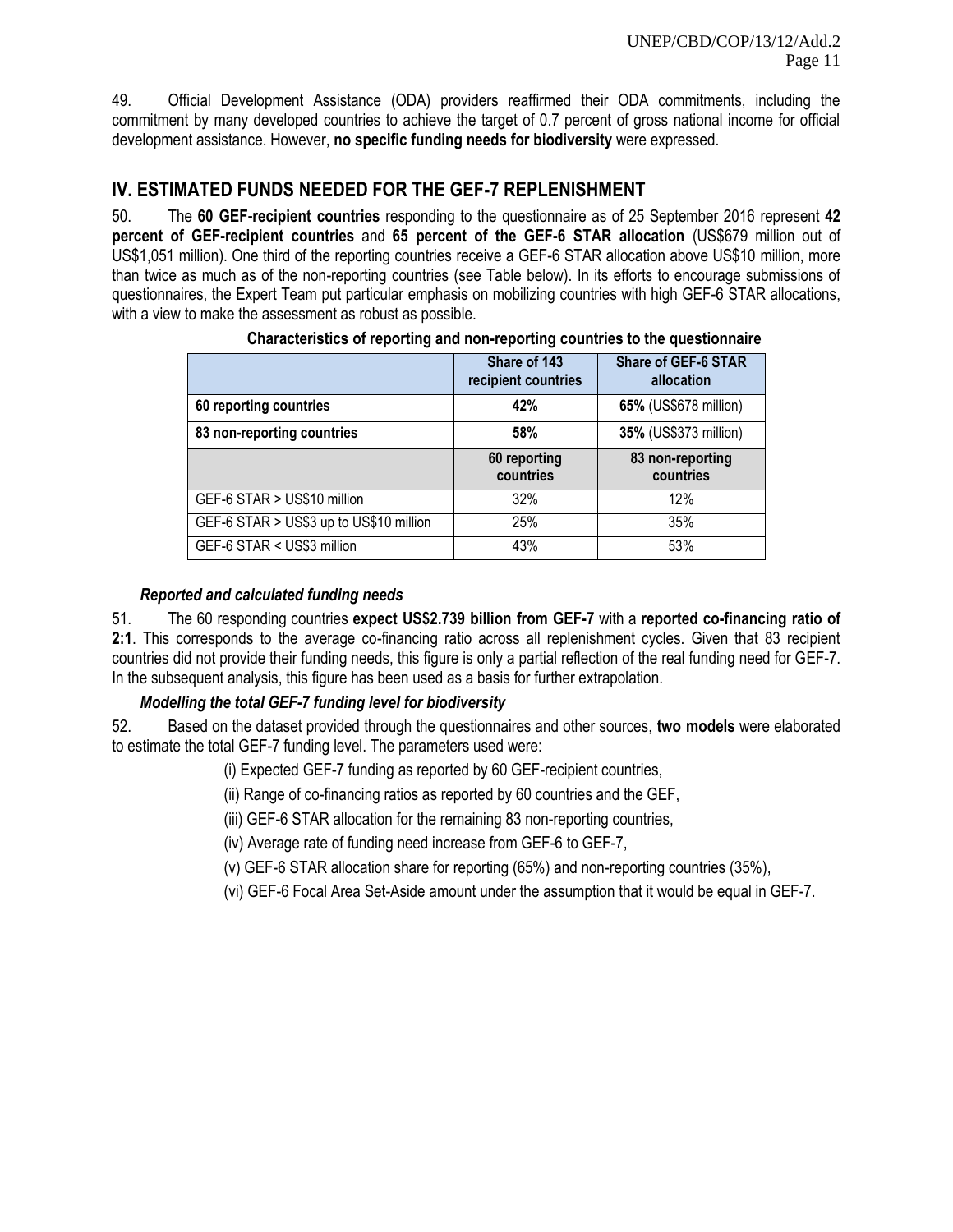53. **Model A** used the GEF-6 allocation of non-reporting countries as an estimate of their funding needs during GEF-7 and added this number to the funding needs amount as reported by the 60 countries (US\$2.729 billion). This skews the current 35% GEF-6 STAR allocation of non-reporting countries to below 20% of the calculated total GEF-7 amount, thereby under-representing these countries' share. However, this model is an indication of the total GEF-7 funding amount's lower bound.

54. **Model B** calculated the increase in expected funding from GEF-7 of the 60 reporting countries over their GEF-6 allocation, and applied the same multiplier to the GEF-6 allocation of non-reporting countries, thus restoring the current GEF-6 STAR allocation share between reporting to non-reporting countries (65% to 35%).

55. Under both models, the **reported total project costs** were used to estimate the corresponding funding need from GEF-7 resulting from different co-financing ratios; namely, a 4:1 co-financing ratio as reported by the GEF to COP-12 regarding the co-financing trend, and a 5:1 co-financing ratio as reported by the GEF to COP-13 regarding current GEF-recipient country projects. Under both models, the amount of the GEF-6 Focal Area Set-Aside was included in the final numbers. The results of these extrapolations are provided in the Table below.

56. **Sensitivity analysis**: The calculated country-specific rate of increase from GEF-6 to GEF-7 is widely variable and ranges from 1.18 for Brazil to 76.26 for Guinea (see Table in the Annex). These rates fundamentally affect the modelling and calculations of funding needs. Many countries reported expected funding from GEF-7 with an increase below 5.0 from the GEF-6 level, and the large majority below or slightly above a ten-fold increase (see Figure below). To check on the effect of the few cases with very large multipliers, the results were recalculated omitting the 'outliers' with a multiplier above 15. This would increase the reported envisaged co-financing ratio to 2.3:1. As can be seen from the Table below, omitting these four outliers, due to their relatively small GEF-6 allocation, would not significantly affect the result under a 4:1 co-financing ratio.

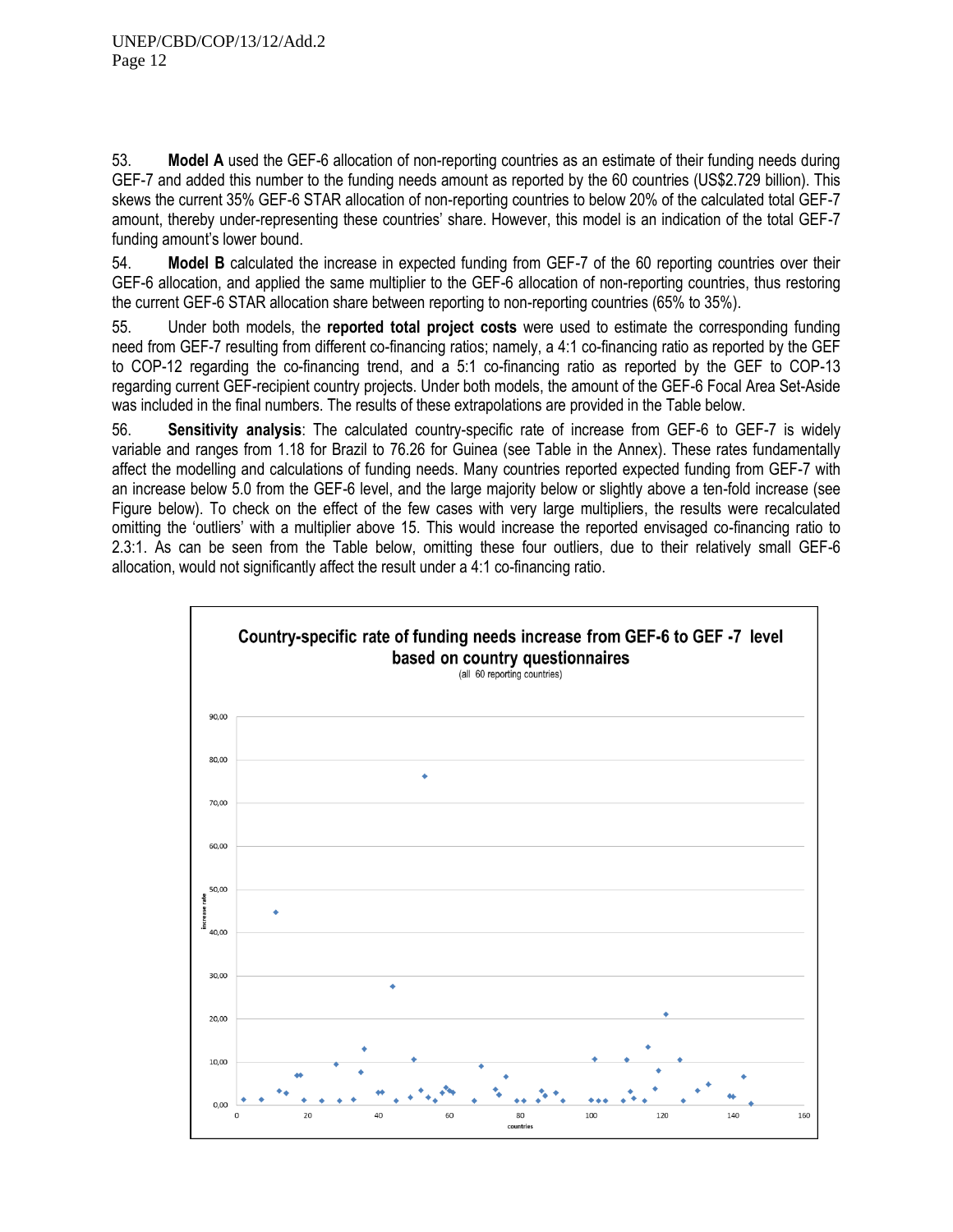| Models to calculate GEF-7 funding needs                                                                                | <b>Applied co-financing ratios</b> |       |       |  |  |  |
|------------------------------------------------------------------------------------------------------------------------|------------------------------------|-------|-------|--|--|--|
|                                                                                                                        | 2:1 (as reported)                  | 4:1   | 5:1   |  |  |  |
| GEF-7<br><b>Funding</b><br>needs<br>from<br>reported by 60 countries (billion US\$)                                    | 2.739                              |       |       |  |  |  |
| Model A: amounts (billion US\$)                                                                                        | 3.357                              | 2.284 | 2.006 |  |  |  |
| Model A: increase rate from GEF-6 level*                                                                               | 2.6                                | 1.8   | 1.5   |  |  |  |
| <b>Model B: amounts (billion US\$)</b>                                                                                 | 4.476                              | 2.844 | 2.379 |  |  |  |
| Model B: increase rate from GEF-6 level*                                                                               | 3.5                                | 2.2.  | 1.8   |  |  |  |
| Model B ad: amounts (billion US\$)                                                                                     | $3.924**$                          | 2.753 |       |  |  |  |
| Model B ad: increase rate from GEF-6 level*                                                                            | 3.0                                | 2.1   |       |  |  |  |
| * GEF-6 country STAR allocation Biodiversity Focal Area: US\$1.296 billion (incl. Set-Aside)                           |                                    |       |       |  |  |  |
| ** co-financing ratio 2.3 : 1                                                                                          |                                    |       |       |  |  |  |
| Model A: Reported expected funding from GEF-7 + GEF-6 STAR allocation for non-reporting countries                      |                                    |       |       |  |  |  |
| Model B: Reported expected funding from GEF-7 + same average increase rate from GEF-6 level to non-reporting countries |                                    |       |       |  |  |  |
| Model B ad: same; but 'outliers' > 15.0 increase rate excluded                                                         |                                    |       |       |  |  |  |

#### **Result of the GEF-7 funding needs assessment calculations**

57. It should be noted that the total project costs, the co-financing from various sources and the GEF-7 funding needs is **still unknown for 83 GEF-recipient countries**, and thus **the true expected GEF-7 amount could substantially differ from the GEF-7 estimates calculated in the various models.**

#### *Funding needs of Indigenous Peoples and Local Communities*

58. The Latin American Indigenous Peoples and Local Communities (COICA) reported US\$63.9 million as the total cost of 24 project concepts. Based on the three co-financing ratios applied, different estimates for potential GEF-7 amounts and potential co-financing from other sources could be calculated. The potential GEF-7 contribution to **COICA** was not included in the models since Indigenous Peoples and Local Communities only have access to the Small Grants Programme currently. Donor countries should consider how to include funding needs from Indigenous Peoples and Local Communities in the GEF-7 replenishment. The GEF has identified 36 GEF projects that involve Indigenous Peoples and Local Communities.

59. The **ICCA Consortium's submission** did not include any total project costs, expected co-financing from governments and/or other sources, or from GEF-7. Instead, the consortium emphasised that the quality and 'delivery' of financial support is far more important than the quantity of financial support.

#### *Funding needs coverage through other GEF investments*

60. Funding needs for biodiversity could also be covered through **other GEF Focal Areas and multi-focal area projects** in particular. As reported by the GEF to COP-13 other Focal Area funding also contributes to the Strategic Plan for Biodiversity and the Aichi Biodiversity Targets.

61. GEF's role in contributing to **financing sustainable development** was recognized in the 2030 Agenda for Sustainable Development (UNGA, 2015a). Sustainable Development Goal 17 appeals to the global community to strengthen the means of implementation, including those that are related to the conservation and sustainable use of biodiversity and ecosystems. Funding needs arising from development plans and strategies to implement sustainable development goals – supported by the GEF and other instruments - might partially cover funding needs for biodiversity. Donor countries may consider this when discussing on the overall GEF-7 allocation.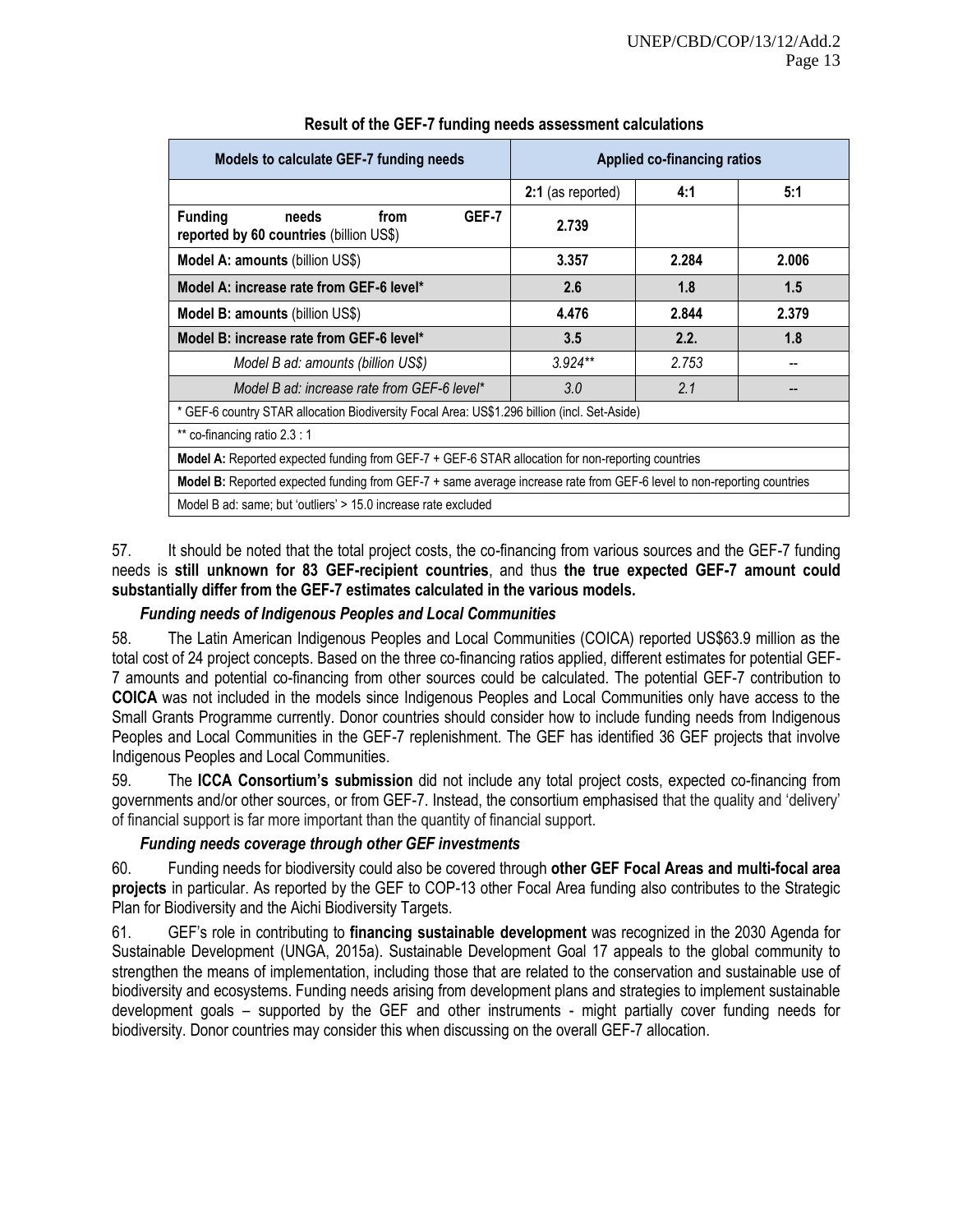### **V. SYNERGIES WITH OTHER CONVENTIONS AND THEMATIC SCOPE**

62. The assessment took into account the information provided by Parties on **synergies with other GEFfunded and biodiversity-related conventions**. From the questionnaires completed by 25 September 2016, 42 Parties reported **1,021 convention linkages** to potential projects during 2018-2022. While some project ideas often had more than one identified convention linkage, others were listed as not having any linkages: 1 linkage = 23%, 2 linkages = 14%, 3 linkages = 13%, >3 linkages = 21%, no linkage = 28%.

63. Most of the project concepts seek to achieve **synergies with the goals of the UNFCCC (20%) and UNCCD (18%)**, followed by the Ramsar Convention (12%), CITES (11%), and CMS (7%) (see Figure below). Less reported are potential synergies with the World Heritage Convention and the plant related treaties. The Conventions addressing pollutants do not seem to be relevant in the proposed projects for 2018-2022. Notably, many project concepts are seen to support the work of the Intergovernmental Platform on Biodiversity and Ecosystem Services (IPBES, 11%). The results clearly show that most countries proposed project ideas for the GEF-7 period that intend to achieve synergies with the other two Rio Conventions funded by the GEF.



64. The assessment analysed the information provided by 44 Parties on the **thematic areas of reported project concepts**. Overall, the most recorded thematic areas that jointly cover about 50% of responses are (i) *Biodiversity conservation on land and in coastal areas* **(34%)** and (ii) *Restoration of natural habitats, ecosystems and their services* **(15%).** In addition, Parties identified *capacity building and cooperation* (11%) and *other themes as part of projects* (16%) as relevant for GEF-7 projects (see Table below).

65. Sustainable *use of biodiversity, production and consumption* (9%) and *marine biodiversity in international waters* (6%) are less referenced by countries, and projects on *pollution reduction* (3%) even as well as on the implementation of the *Nagoya* and *Cartagena Protocol* (3% each) even less.

66. Within the **thematic group** *Biodiversity conservation on land and in coastal areas*, project concepts will equally focus on *protected areas networks and general species conservation* (code 710-6%), *conservation of threatened species* (code 715-6%), *terrestrial protected area systems* (code 711-6%), followed by m*arine and coastal biodiversity and protected areas* (712-5%). Other topics referenced frequently are project concepts that will focus on *restore natural habitats* (730-5%), *sustainable production and consumption* (741-5%), and *public education and awareness* (700-5%). The least referenced topics are *incentive measures* (702), *country specific resource mobilization strategies* (781), and *South-South cooperation* (782).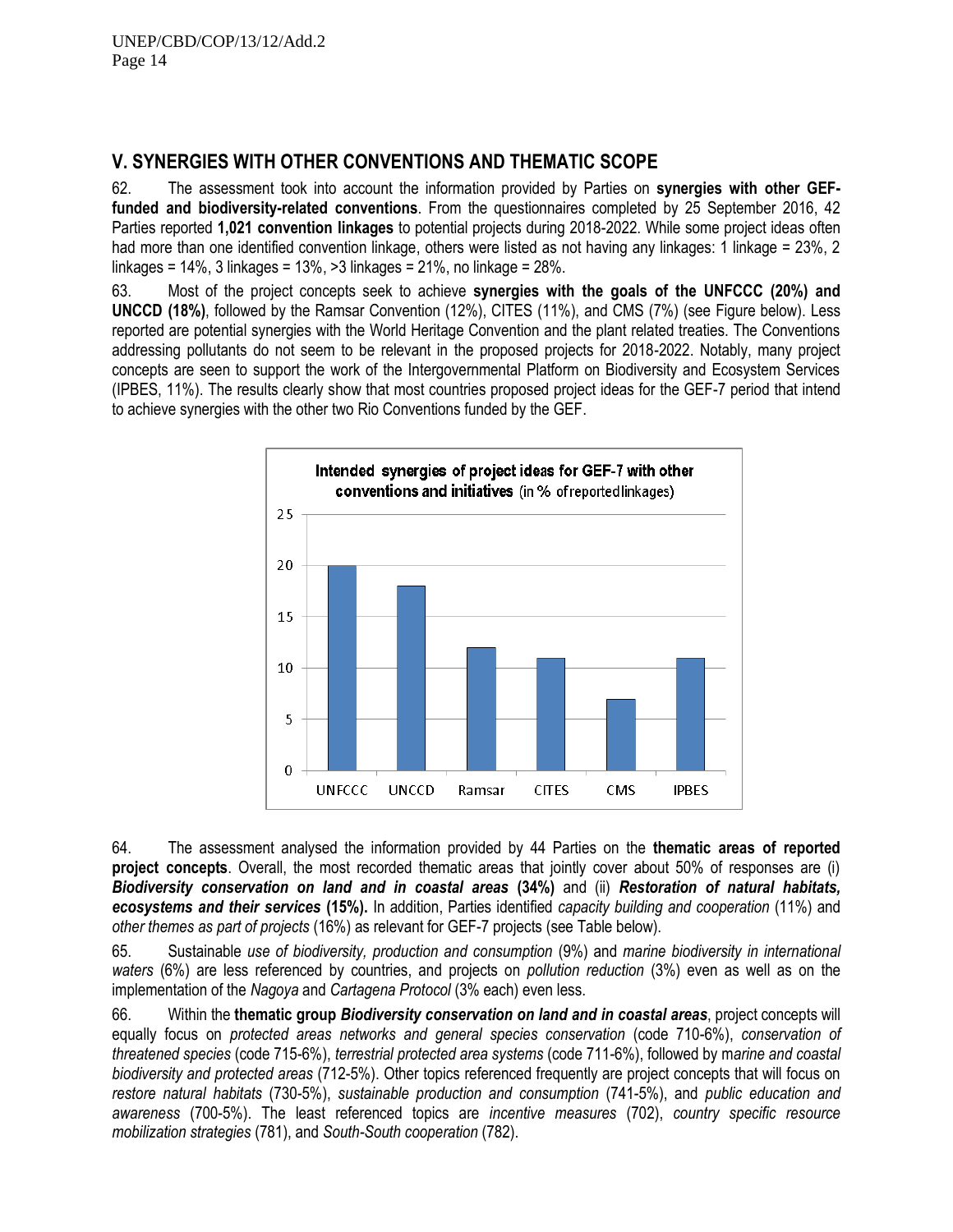| Thematic area of reported project concepts<br>(reference to codes in Table 1 of the full report)                                                                                               | % of reported<br>codes |
|------------------------------------------------------------------------------------------------------------------------------------------------------------------------------------------------|------------------------|
| A: Biodiversity conservation on land and in coastal areas<br>(mainly current GEF-6 Biodiversity Focal Area Strategy)                                                                           | 34%                    |
| <b>B. Marine Biodiversity in international waters</b><br>(GEF-6 Biodiversity Focal Area Strategy, International Waters Focal Area Strategy)                                                    | 6%                     |
| C. Restoration of Natural Habitats, Ecosystems and their services<br>(GEF-6 Biodiversity Focal Area Strategy, Sustainable Forest Management, Climate Change Mitigation Focal<br>Area Strategy) | 15%                    |
| D. Sustainable use of biodiversity, production and consumption<br>(GEF-6 Biodiversity Focal Area Strategy)                                                                                     | 9%                     |
| E. Pollution reduction<br>(GEF-6 Biodiversity Focal Area Strategy, International Waters Focal Area Strategy, Land Degradation Focal<br>Area Strategy, Chemicals and Waste Focal Area Strategy  | 3%                     |
| F. Nagoya Protocol on access to genetic resources and benefit sharing<br>(GEF-6 Biodiversity Focal Area Strategy)                                                                              | 3%                     |
| G. Cartagena Protocol on Biosafety<br>(GEF-6 Biodiversity Focal Area Strategy)                                                                                                                 | 3%                     |
| H. Capacity Building and cooperation<br>(elements of GEF projects in different Focal Area Strategies)                                                                                          | 11%                    |
| I. Others as part of projects<br>(elements of GEF projects in different Focal Area Strategies)                                                                                                 | 16%                    |

#### **Identified thematic priorities for the GEF-7 period**

### **VI. CONCLUSIONS AND REFLECTIONS ON THE ASSESSMENT**

67. This GEF-7 funding needs assessment was **the second exercise of its kind** and faced again some challenges throughout the process. The study's timeframe was extremely tight given the fact that the assessment was predominantly completed by the Expert Team members on a voluntary basis in addition to their regular activities and with limited financial resources.

68. After having finalized the report for COP-13, the Expert Team would like to present the following **conclusions and reflections** on the results of the assessment and the available data and information from GEFrecipient country Parties:

- a. **Importance of the overall response rate:** The Expert Team aimed towards a "bottom-up" approach to achieve a reliable, transparent, and replicable source of data and information on country-specific funding needs for GEF-7. However, only 42% (or 60 countries of the 143 GEFrecipient countries) responded with total project costs, co-financing amounts, and expected funding needs from GEF-7. While the Expert Team wishes to express its appreciation to those countries which completed the questionnaire and provided further clarifications as requested by the team, the limited response rate required undertaking an extrapolation in order to estimate the GEF-7 funding need, which affects the overall reliability of the assessment. Furthermore, information included was highly variable in its comprehensiveness. Why only a limited number of countries fully participated is unknown.
- b. **Importance of carefully considering absorption capacity when estimating costs of project concepts for GEF cycles:** GEF-recipient countries reported 200 intended GEF-7 project ideas and concepts. As explained the Expert Team undertook the assessment based on the understanding that countries carefully considered their absorption capacity to implement the intended projects during the 4-year timeframe of GEF-7. As there has been a general increase of GEF funding over subsequent replenishment cycles, a constant improvement in GEF-recipient countries' absorption capacity can be expected.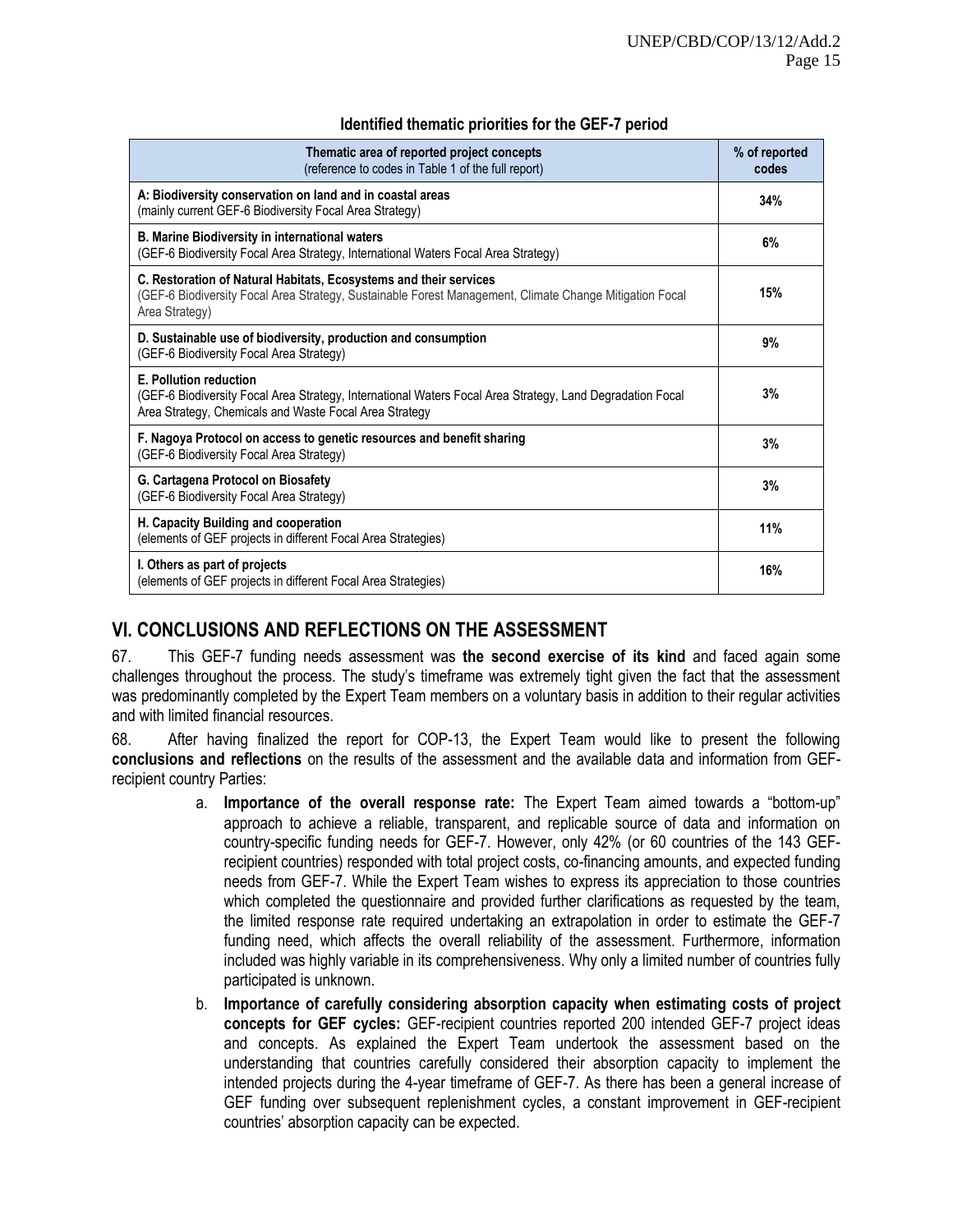- c. **Importance of accurately applying the Incremental Cost Principle**: The expected funding from GEF-7 should be based on the GEF's *Operational Guidelines for the Application of the Incremental Cost Principle*. The Expert Team assumed that countries accurately applied these operational guidelines to calculate the expected funding from the GEF for the period 2018-2022. When analysing the data provided through the questionnaires, the Expert Team observed that the country-specific rate of funding need increase from GEF-6 to GEF-7 is widely variable (see Table in the Annex). There is no clear explanation as to why countries calculated such different funding needs from the current GEF-6 cycle to the next.
- d. **Role of updated NBSAP**: For a "bottom-up" approach like this assessment to be successful, all GEF-recipient countries needed to have identified their priorities for GEF-7 funding in their NBSAPs. However, many Parties have not yet updated their NBSAP and GEF-recipient countries in particular should do so as soon as possible.
- e. **Synergies with other GEF-financed conventions and the SDG implementation:** Most of the project concepts seek to achieve synergies with the goals of other conventions: the UNFCCC (20%) and UNCCD (18%), followed by the Ramsar Convention (12%), CITES (11%), CMS (7%), and with IPBES (11%). The Expert Team encourages this increasing trend towards multifocal area projects and programs – as reported by the GEF – that seek synergies among conventions and thus use GEF funding more efficiently. Funding needs arising from development plans and strategies to implement sustainable development goals – supported by the GEF and other instruments - might partially cover funding needs for biodiversity.
- f. **Role of National Finance Plans and Resource Mobilization Strategies**: COP-12 adopted targets for resource mobilization, including *to endeavour 100 percent, but at least 75 percent of Parties to report on funding needs, gaps, and priorities, and to prepare national finance plans, by 2015.* Only 18 GEF-recipient countries submitted their funding needs by the extended 2016 deadline. As national finance plans provide an opportunity for countries to indicate how much funding they expect from the GEF Trust Fund, efforts need to be intensified to develop or complete national finance plans or resource mobilization strategies so as to be prepared for future funding needs assessments. The BIOFIN project is a very useful approach in this regard.

69. The Expert Team notes that the **methodology of this second assessment** on GEF funding needs as set out in the ToR appears adequate to collect information from countries in a *transparent* manner. However, despite the detailed guidance for completing the questionnaire and estimating funding needs from the GEF Trust Fund based on GEF's Incremental Cost Principle, the quality of the data provided through the questionnaires was **not as satisfactory as expected**. In order to further enhance future data *reliability and replicability,* the **guidance should be further refined** so Parties can apply a consistent and agreed methodology in estimating their funding needs of projects, co-financing and GEF's contribution.

70. Finally, a comprehensive and robust GEF funding needs assessment **relies heavily on input from GEFrecipient countries.** The results of future assessments can only be improved if recipient countries continue and further intensify their active engagement in this task.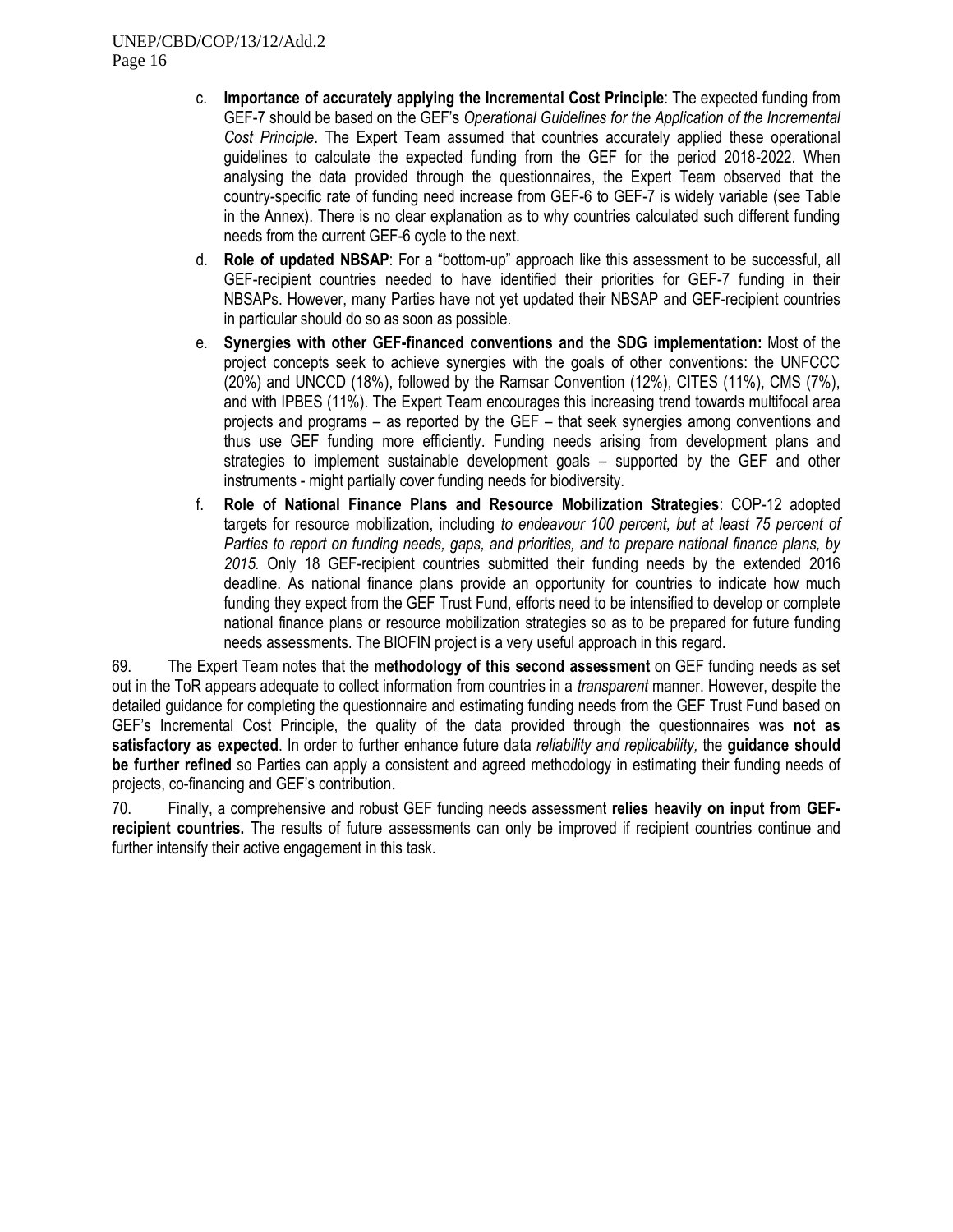### **ANNEX**

### **Country-specific responses through the questionnaires**

| Funding needs for the GEF-7 period (7/2018 - 6/2022) as reported by 60 countries<br>(in million US\$ as of 25 September 2016) |                                            |                                                      |                                                              |                                          |                                       |                                                                    |
|-------------------------------------------------------------------------------------------------------------------------------|--------------------------------------------|------------------------------------------------------|--------------------------------------------------------------|------------------------------------------|---------------------------------------|--------------------------------------------------------------------|
| <b>Country</b>                                                                                                                | <b>Estimated</b><br>total project<br>costs | <b>Expected</b><br>funding<br>from the<br>government | <b>Expected</b><br>funding from<br>other external<br>sources | <b>Expected</b><br>funding<br>from GEF-7 | GEF-6<br><b>BD STAR</b><br>allocation | <b>Funding Needs</b><br>Rate of Increase<br>from GEF-6 to<br>GEF-7 |
| Afghanistan                                                                                                                   |                                            |                                                      |                                                              |                                          | 3.91                                  |                                                                    |
| Albania                                                                                                                       | 5.00                                       | 3.00                                                 | 0.00                                                         | 2.00                                     | 1.50                                  | 1.33                                                               |
| Algeria                                                                                                                       |                                            |                                                      |                                                              |                                          | 4.09                                  |                                                                    |
| Angola                                                                                                                        |                                            |                                                      |                                                              |                                          | 6.60                                  |                                                                    |
| Antigua and<br>Barbuda                                                                                                        |                                            |                                                      |                                                              |                                          | 1.50                                  |                                                                    |
| Argentina                                                                                                                     |                                            |                                                      |                                                              |                                          | 14.76                                 |                                                                    |
| Armenia                                                                                                                       | 2.40                                       | 0.00                                                 | 0.40                                                         | 2.00                                     | 1.50                                  | 1.33                                                               |
| Azerbaijan                                                                                                                    |                                            |                                                      |                                                              |                                          | 1.50                                  |                                                                    |
| <b>Bahamas</b>                                                                                                                |                                            |                                                      |                                                              |                                          | 4.18                                  |                                                                    |
| Bangladesh                                                                                                                    |                                            |                                                      |                                                              |                                          | 2.00                                  |                                                                    |
| <b>Barbados</b>                                                                                                               | 74.40                                      | 7.40                                                 | 0.00                                                         | 67.00                                    | 1.50                                  | 44,67                                                              |
| <b>Belarus</b>                                                                                                                | 18.00                                      | 10.00                                                | 3.00                                                         | 5.00                                     | 1.50                                  | 3.33                                                               |
| <b>Belize</b>                                                                                                                 |                                            |                                                      |                                                              |                                          | 2.86                                  |                                                                    |
| Benin                                                                                                                         | 11.00                                      | 4.50                                                 | 1.00                                                         | 5.50                                     | 2.00                                  | 2.75                                                               |
| <b>Bhutan</b>                                                                                                                 |                                            |                                                      |                                                              |                                          | 2.02                                  |                                                                    |
| <b>Bolivia</b>                                                                                                                |                                            |                                                      |                                                              |                                          | 12.27                                 |                                                                    |
| Bosnia and<br>Herzegovina                                                                                                     | 13.00                                      | 2.60                                                 | 0.00                                                         | 10.40                                    | 1.50                                  | 6.93                                                               |
| Botswana                                                                                                                      | 13.10                                      | 55.00                                                | 17.25                                                        | 14.06                                    | 2.02                                  | 6.96                                                               |
| <b>Brazil</b>                                                                                                                 | 390.00                                     | 398.00                                               | 95.50                                                        | 83.00                                    | 70.07                                 | 1.18                                                               |
| <b>Burkina Faso</b>                                                                                                           |                                            |                                                      |                                                              |                                          | 2.00                                  |                                                                    |
| Burundi                                                                                                                       |                                            |                                                      |                                                              |                                          | 2.00                                  |                                                                    |
| Cabo Verde                                                                                                                    |                                            |                                                      |                                                              |                                          | 3.41                                  |                                                                    |
| Cambodia                                                                                                                      |                                            |                                                      |                                                              |                                          | 4.29                                  |                                                                    |
| Cameroon                                                                                                                      | 40.20                                      | 20.85                                                | 6.35                                                         | 13.00                                    | 12.08                                 | 1.07                                                               |
| Central African                                                                                                               |                                            |                                                      |                                                              |                                          | 2.28                                  |                                                                    |
| Republic                                                                                                                      |                                            |                                                      |                                                              |                                          |                                       |                                                                    |
| Chad                                                                                                                          |                                            |                                                      |                                                              |                                          | 2.38                                  |                                                                    |
| Chile                                                                                                                         |                                            |                                                      |                                                              |                                          | 18.06                                 |                                                                    |
| China                                                                                                                         | 1,361.92                                   | 711.16                                               | 83.70                                                        | 557.07                                   | 58.55                                 | 9.51                                                               |
| Colombia                                                                                                                      | 0.00                                       | 0.00                                                 | 0.00                                                         | 0.00                                     | 39.33                                 | 1.00                                                               |
| Comoros                                                                                                                       |                                            |                                                      |                                                              |                                          | 2.62                                  |                                                                    |
| Congo                                                                                                                         |                                            |                                                      |                                                              |                                          | 3.94                                  |                                                                    |
| Cook Islands                                                                                                                  |                                            |                                                      |                                                              |                                          | 2.17                                  |                                                                    |
| Costa Rica                                                                                                                    | 60.00                                      | 45.00                                                | 0.00                                                         | 15.00                                    | 11.60                                 | 1.29                                                               |
| Cote d'Ivoire                                                                                                                 |                                            |                                                      |                                                              |                                          | 4.19                                  |                                                                    |
| Cuba                                                                                                                          | 286.95                                     | 196.20                                               | 0.00                                                         | 90.75                                    | 11.92                                 | 7.61                                                               |
| D.R Congo                                                                                                                     | 329.80                                     | 32.00                                                | 84.61                                                        | 213.19                                   | 16.38                                 | 13.02                                                              |
| Djibouti                                                                                                                      |                                            |                                                      |                                                              |                                          | 2.00                                  |                                                                    |
| Dominica                                                                                                                      |                                            |                                                      |                                                              |                                          | 1.50                                  |                                                                    |
| Dominican Rep                                                                                                                 |                                            |                                                      |                                                              |                                          | 6.54                                  |                                                                    |
| Ecuador                                                                                                                       | 208.80                                     | 89.50                                                | 42.90                                                        | 76.40                                    | 25.90                                 | 2.95                                                               |
| Egypt                                                                                                                         | 57.00                                      | 20.00                                                | 23.50                                                        | 13.50                                    | 4.45                                  | 3.03                                                               |
| El Salvador                                                                                                                   |                                            |                                                      |                                                              |                                          | 1.51                                  |                                                                    |
| <b>Equatorial Guinea</b>                                                                                                      |                                            |                                                      |                                                              |                                          | 2.00                                  |                                                                    |
| Eritrea                                                                                                                       | 110.14                                     | 55.07                                                | 0.00                                                         | 55.07                                    | 2.00                                  | 27.54                                                              |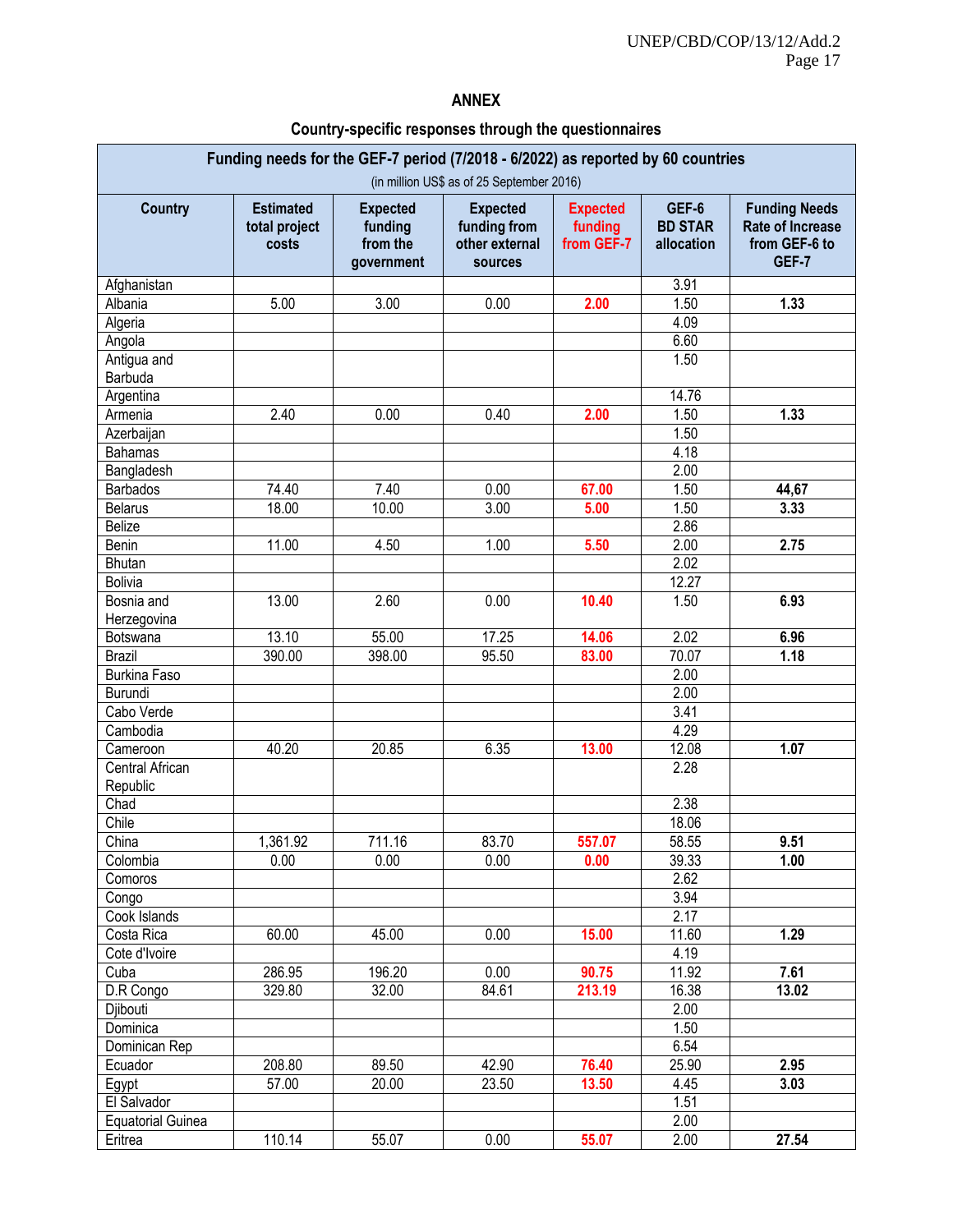Page 18

| Ethiopia         | 13.26    | 3.27   | 0.00   | 9.99   | 10.56 | 1.00  |
|------------------|----------|--------|--------|--------|-------|-------|
| Fiji             |          |        |        |        | 4.94  |       |
| Gabon            |          |        |        |        | 3.81  |       |
|                  |          |        |        |        |       |       |
| Gambia           |          |        |        |        | 2.00  |       |
| Georgia          | 3.40     | 0.67   | 0.00   | 2.73   | 1.50  | 1.82  |
| Ghana            | 35.20    | 1.11   | 0.30   | 33.79  | 3.19  | 10.59 |
| Grenada          |          |        |        |        | 1.50  |       |
| Guatemala        | 57.00    | 26.50  | 16.50  | 24.00  | 7.01  | 3.42  |
| Guinea           | 248.85   | 12.44  | 0.00   | 236.41 | 3.10  | 76,13 |
| Guinea Bissau    | 3.72     | 0.00   | 0.00   | 3.72   | 2.00  | 1.86  |
| Guyana           |          |        |        |        | 3.06  |       |
| Haiti            | 24.00    | 13.00  | 11.00  | 0.00   | 4.97  | 1.00  |
| Honduras         |          |        |        |        | 8.13  |       |
| India            | 491.00   | 386.00 | 0.00   | 105.00 | 36.87 | 2.85  |
| Indonesia        | 1,232.40 | 948.00 | 47.40  | 237.00 | 57.84 | 4.10  |
| Iran             | 58.50    | 42.50  | 0.00   | 16.00  | 4.79  | 3.34  |
| Iraq             | 2.70     | 3.40   | 0.90   | 4.40   | 1.50  | 2.93  |
| Jamaica          |          |        |        |        | 4.79  |       |
| Jordan           |          |        |        |        | 1.50  |       |
| Kazakhstan       |          |        |        |        | 5.04  |       |
|                  |          |        |        |        | 10.28 |       |
| Kenya            |          |        |        |        |       |       |
| Kiribati         |          |        |        |        | 2.00  |       |
| Kyrgyzstan       | 0.00     | 0.00   | 0.00   | 0.00   | 1.56  | 1.00  |
| Lao              |          |        |        |        | 6.87  |       |
| Lebanon          | 50.40    | 9.30   | 27.50  | 13.60  | 1.50  | 9.07  |
| Lesotho          |          |        |        |        | 2.00  |       |
| Liberia          |          |        |        |        | 3.43  |       |
| Libyan Arab      |          |        |        |        | 1.50  |       |
| Macedonia        |          |        |        |        | 1.50  |       |
| Madagascar       | 362.88   | 65.31  | 206.81 | 90.72  | 24.54 | 3.70  |
| Malawi           | 32.50    | 4.70   | 11.30  | 12.90  | 5.32  | 2.42  |
| Malaysia         |          |        |        |        | 14.92 |       |
| Maldives         | 35.00    | 6.50   | 10.00  | 17.50  | 2.66  | 6.58  |
| Mali             |          |        |        |        | 2.10  |       |
| Marshall Islands |          |        |        |        | 2.08  |       |
| Mauritania       | 3.00     | 1.00   | 0.00   | 2.00   | 2.00  | 1.00  |
| Mauritius        |          |        |        |        | 5.41  |       |
| Mexico           | 0.00     | 0.00   | 0.00   | 0.00   | 54.92 | 1.00  |
| Micronesia       |          |        |        |        | 3.82  |       |
| Mongolia         |          |        |        |        | 5.09  |       |
| Montenegro       |          |        |        |        | 1.50  |       |
| Morocco          | 5.55     | 2.20   | 0.90   | 2.45   | 4.90  | 1.00  |
| Mozambique       | 43.60    | 4.20   | 9.00   | 30.40  | 9.13  | 3.33  |
| Myanmar          | 52.00    | 12.00  | 0.00   | 24.00  | 10.98 | 2.19  |
| Namibia          |          |        |        |        | 6.59  |       |
| Nauru            |          |        |        |        | 1.50  |       |
| Nepal            | 50.30    | 30.80  | 10.00  | 9.50   | 3.34  | 2.84  |
| Nicaragua        |          |        |        |        | 4.47  |       |
| Niger            | unclear  | 0.00   | 0.00   | 0.00   | 2.00  | 1.00  |
| Nigeria          |          |        |        |        | 6.80  |       |
| Niue             |          |        |        |        | 1.50  |       |
| Pakistan         |          |        |        |        | 5.05  |       |
| Palau            |          |        |        |        | 1.92  |       |
|                  |          |        |        |        | 11.70 |       |
| Panama           |          |        |        |        |       |       |
| Papua New Guinea |          |        |        |        | 14.66 |       |
| Paraguay         |          |        |        |        | 3.21  |       |
| Peru             | 128.00   | 43.55  | 49.05  | 35.40  | 29.72 | 1.19  |